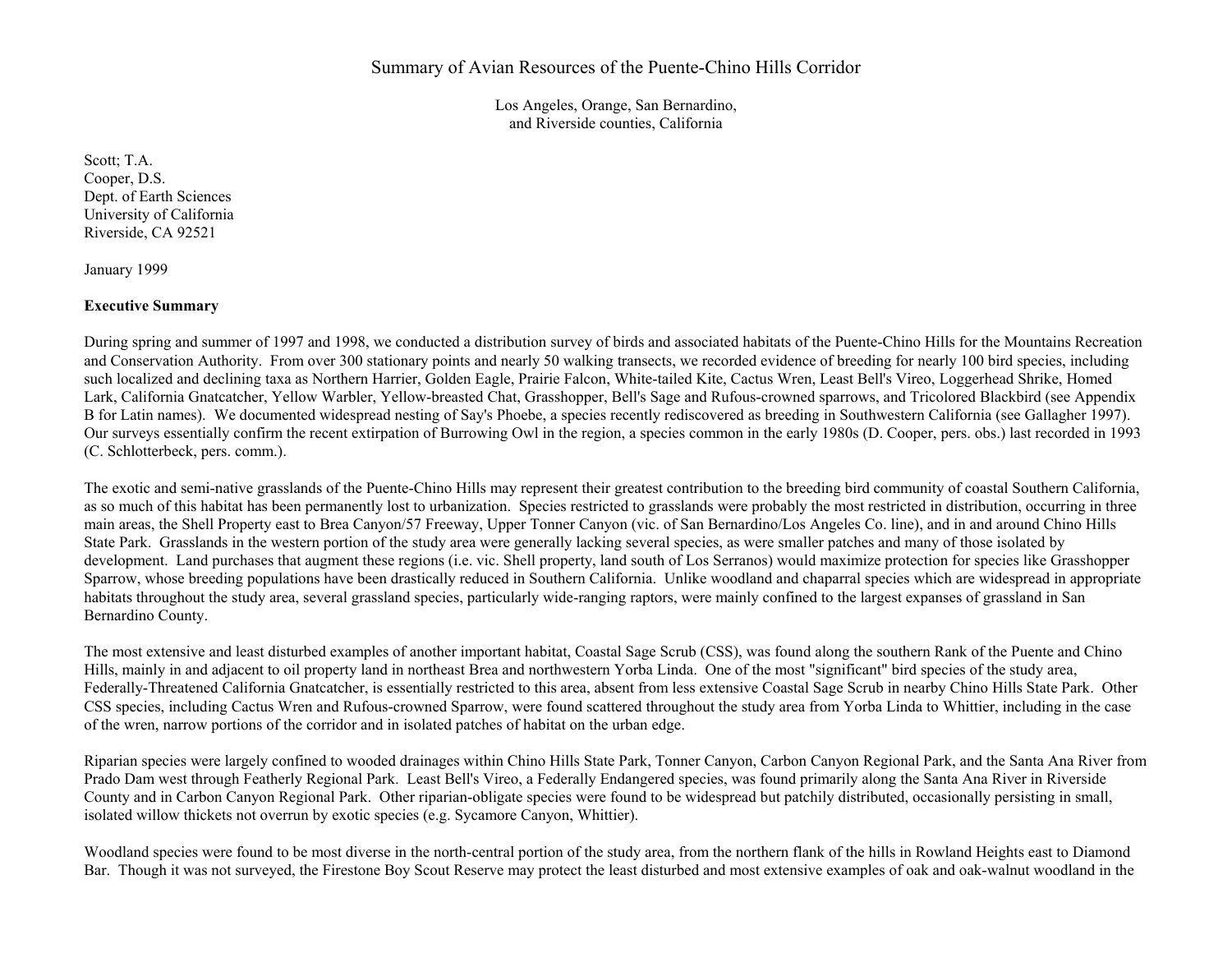study area. Since the woodland species of the Puente-Chino Hills are generally widespread in the mountains of Southern California, their preservation in the lowlands is primarily of local, rather than regional, conservation importance. Similarly, most of the chaparral-restricted birds are not only common and widespread within the study area, but also in the San Gabriel and Santa Ana Mountains to the north and south. *This is in contrast to species dependent upon Coastal Sage Scrub and extensive grasslands, many of which occur exclusively in cismontane lowlands.*

#### **Study Area and Background**

The eastern portion of the Los Angeles Basin features three roughly parallel ranges of low (elev. 100-500 m) hills-the San Jose, Puente, and Chino hills. The latter two, the focus of this study, preserve the largest amount of open space (c. 100 km~), with a heterogeneous mix of habitats that includes Coastal Sage Scrub (esp. California Sagebrush, Black Sage), sumac chaparral (esp. Laurel Sumac, Toyon), semi-native grassland, and Coast Live Oak/Black Walnut woodland. As is typical in California, these habitat types tend to occur together in a rich mosaic. Smaller areas of riparian habitat (incl. several willows, Mulefat and Western Sycamore) and "foothill chaparral" (esp. Chamise, Scrub Oak) are scattered along the length of the hills, the latter primarily in the north-central portion of the hills (e.g. Diamond Bar, Sleepy Hollow).

Although the study area is often referred to as an open space "corridor", it is more accurately a "peninsula". It does not connect core reserve areas, but rather extends the habitats of the eastern Chino Hills over 20 miles west into the Los Angeles Basin. While some residential communities near the study area date back to the late 1800s (e.g. Whittier), most of the tract home development that now surrounds the peninsula began in the 1950s and continues today. Generally, the western portion of the study area was urbanized first, and most current development is occurring in the east in Diamond Bar, City of Chino Hills, and Yorba Linda. The vegetation of these urban tracts is strikingly different from that of the open space, structurally resembling an open woodland but dominated by planted exotic species, particularly palms, eucalyptus, and Mediterranean conifers. In a few areas, particularly La Habra Heights and Hacienda Heights, fragments of native habitat remain on steep slopes and occasional canyon bottoms within residential development.

Historical bird distribution data (Grinnell 1898, Grinnell and Miller 1944) suggest that the study area, with the possible exception of the lower Santa Ana River in the extreme southeast, has seen a limited amount of species turnover in its breeding avifauna, during the 20'h Century. A few of the species lost (e.g. Burrowing Owl) have been nearly extirpated as breeders from southwestern California (see Gallagher 1997). However, even with declines and increases in certain species' abundance, the total number of breeding species in the study area is probably not drastically different from that during historical (pre-1950) times.

Although geographic gaps were noted in the ranges of several species, the Puente-Chino Hills as a whole was found to support a largely intact coastal California bird community, even in the heavily-urbanized western portion. Diversity of wildland (non-urban) species was found to increase from west to east, with a notable inflection point occurring in the vicinity Powder Canyon. While only a rough correlation was noted between species diversity and amount of open space along the corridor, a stronger pattern involved distribution in the most narrow and fragmented sections of the corridor, such as that through La Habra Heights. These were found to support many fewer species than habitats within the main body of the open space (e.g. Tonner Cyn., Chino Hills State Park). More field investigation must be done to determine whether the species absences detected are due to amount of open space alone, or whether habitat diversity, habitat contiguity, or other factors are involved.

# **Methods and Data Analysis**

During the spring and early summer of 1997 and 1998, we conducted bird and vegetation surveys in and around the Puente-Chino Hills corridor. Single-visit, fixed-radius point counts (adapted from Ralph et al. 1995) were conducted between 5:00 and 9:30 am, from mid-April to early June, at 331 points in the undeveloped portions of the Puente-Chino Hills. In conjunction with this study, we conducted over 100 point counts in the urban development surrounding the open space, typically within the hills themselves. Points were considered "wildland" if more than half the area within 60 meters featured vegetation comprised of native plants (excluding naturalized grasses). Eight minutes were spent at each point recording all birds heard or seen. Vegetation characteristics were recorded within a 60-meter radius of each survey point, and included maximum vegetation height presence of water or seep, major floristic communities, and presence of representative shrub and tree species. To detect rare and localized bird species, 46 linear transect surveys (see Emlen 197 1) were conducted on foot throughout the study area, mainly along canyon bottoms and riparian strips. Transect data was generally not analyzed with point count data, but served to "truth" our assertions in this study.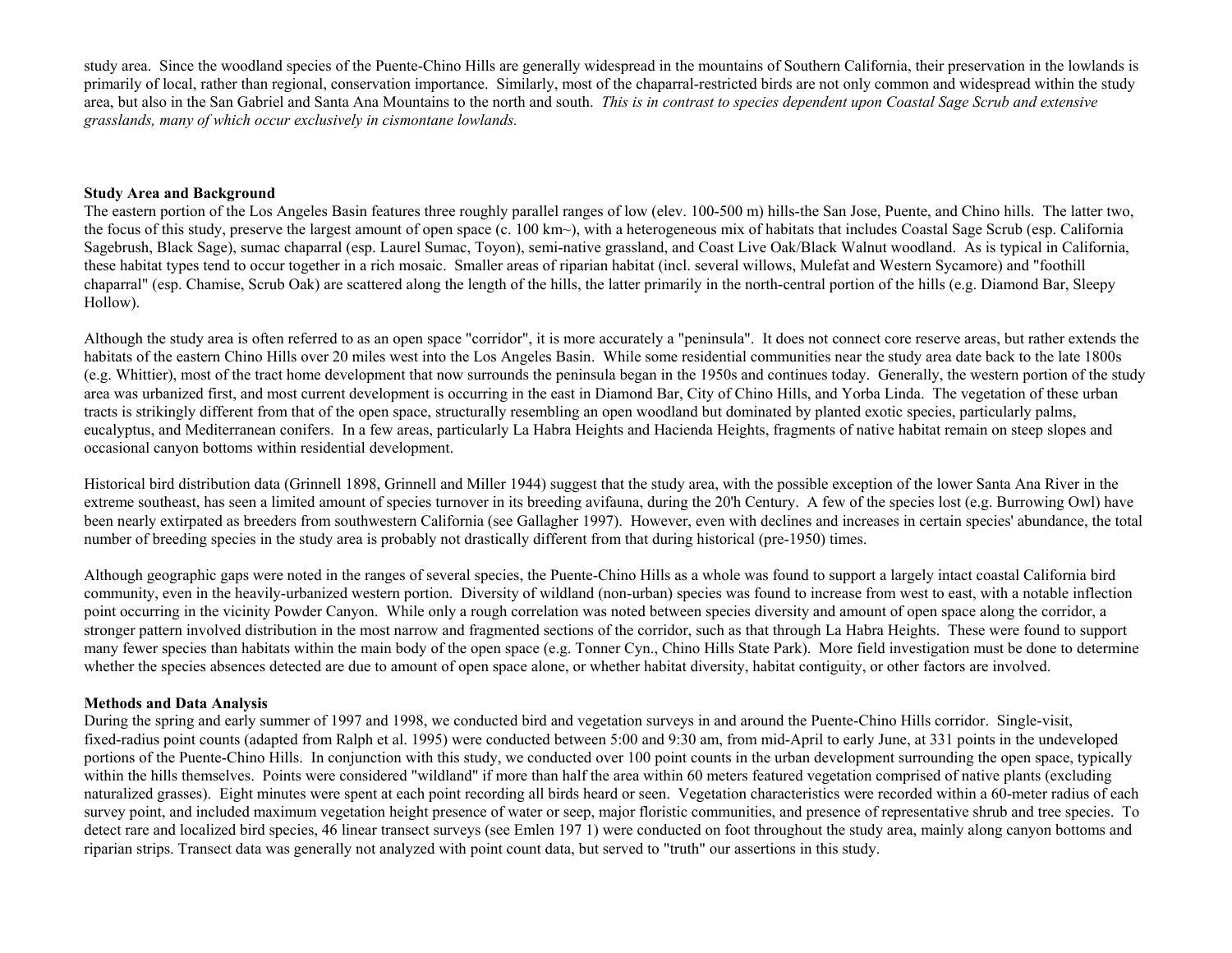Birds were analyzed as "present" only if they were observed within 60 meters of the point or transect. Flyover observations of species were not counted, with the exception of American Crow, Common Raven, and raptors, which were generally recorded in flight only. Sedentary species or very early migrants (e.g. House Wren) were recorded as present if any vocal or visual observation was noted. For later migrants (i.e. those that were largely on migration in mid-April) and species that tend to wander widely during the breeding season (e.g. House Finch), we counted only observations of singing or obviously paired individuals. Five species, migratory and lacking (or rarely-delivering) a territorial song (Ash-throated Flycatcher, Phainopepla, Brown-headed Cowbird, Black-chinned Hummingbird, and Western Kingbird) were difficult to categorize, so any vocal or visual observation was judged enough to count as present at point, which assumed the risk of overestimating the occurrence of these species in the study area. Finally, we did not record as present the migratory species that were obviously in transit, even if they were singing (e.g. Willow Flycatcher singing from wild mustard grassland in May).

We did not analyze the distribution of several birds that were poorly detected by our survey methods, including water birds, nocturnal birds, swallows, and swifts. Only two areas were found to support water birds, the Santa Ana River and the freshwater marsh and stock pond in upper Tonner Canyon at Grand Avenue. Because surveys were conducted during daylight hours only, owls and nightjars were only rarely recorded. Barn, Cliff, Northern Rough-winged, and Violet-green swallows and White-throated Swift were observed foraging in large mixed flocks during the study, but were not recorded on point count data sheets.

To organize our observations, we divided the study area into 6 major areas based on both natural and political boundaries (see "Conservation Assessment of Surveyed Regions" below). Urban points were concentrated in the western portion of the study area, where older suburbs retained fragments of native vegetation (e.g. ancient Coast Live Oaks) as well as remnant orchards and eucalyptus groves. Early in the study, we noted a distinct change in the status and distribution of birds in- the vicinity of Powder Canyon in Rowland Heights/La Habra Heights. Because several species of birds and shrubs approach the western limits of their ranges in the study area, we refer to the area to the west of Powder Canyon as the "western Puente-Chino Hills," and that to the east as the "eastern" portion. Microclimate may play some role in this barrier (see Malanson and O'Leary 1977), since frost-sensitive plants (e.g. Laurel Sumac) are found primarily west of Powder Canyon and on the south-facing slopes of the eastern Puente-Chino Hills, while frost-tolerant shrubs such as Scrub Oak are largely confined to north-facing slopes to the east of Powder Canyon. Several bird species conform to this distribution, and are discussed below.

# **Results and Discussion**

# Urban vs. Wildland Habitats

This study sought to assess the persistence of birds along the entire length of the Puente-Chino Hills and to identify patterns of species distribution. Because urban areas adjacent to the corridor were also surveyed during the same time period, we were able to discern urban-dependent from wildland-dependent species, and map the distributions of both. Several species recorded showed a definite preference for urban sites over the open space of the corridor (Table 1). These urban species tend to exploit the common features of suburban yards (pers. obs.), such as palms (Hooded Oriole), eucalyptus (Pacific-slope Flycatcher, Allen's Hummingbird), and lawn run-off (Black Phoebe).

| Species              | Frequency<br>at Urban | Frequency<br>at Wildland | Species                 | Frequency at<br><b>Urban Points</b> | Frequency<br>at Wildland |  |  |  |
|----------------------|-----------------------|--------------------------|-------------------------|-------------------------------------|--------------------------|--|--|--|
|                      | Points                | Points                   |                         |                                     | Points                   |  |  |  |
|                      | $n=102$               | $n=331$                  |                         | $n=102$                             | $n=331$                  |  |  |  |
| Northern Mockingbird | 0.91                  | 0.28                     | Common Raven            | 0.20                                | 0.17                     |  |  |  |
| House Finch          | 0.81                  | 0.34                     | Pacific-slope FNcatcher | 0.17                                | 0.04                     |  |  |  |
| <b>House Sparrow</b> | 0.73                  | 0.02                     | Allerfs Hummingbird     | 0.14                                | 0.03                     |  |  |  |
| American Crow        | 0.72                  | 0.05                     | Black-ch. Hummingbird   | 0.11                                | 0.07                     |  |  |  |
| Mourning Dove        | 0.69                  | 0.25                     | American Kestrel        | 0.10                                | 0.08                     |  |  |  |
| Anna's Hummingbird   | 0.68                  | 0.32                     | Band4ailed Pigeon       | 0.08                                |                          |  |  |  |
| European Starling    | 0.58                  | 0.09                     | <b>Rock Dove</b>        | 0.08                                |                          |  |  |  |

Table 1. Species recorded more frequently at urban points than at wildland points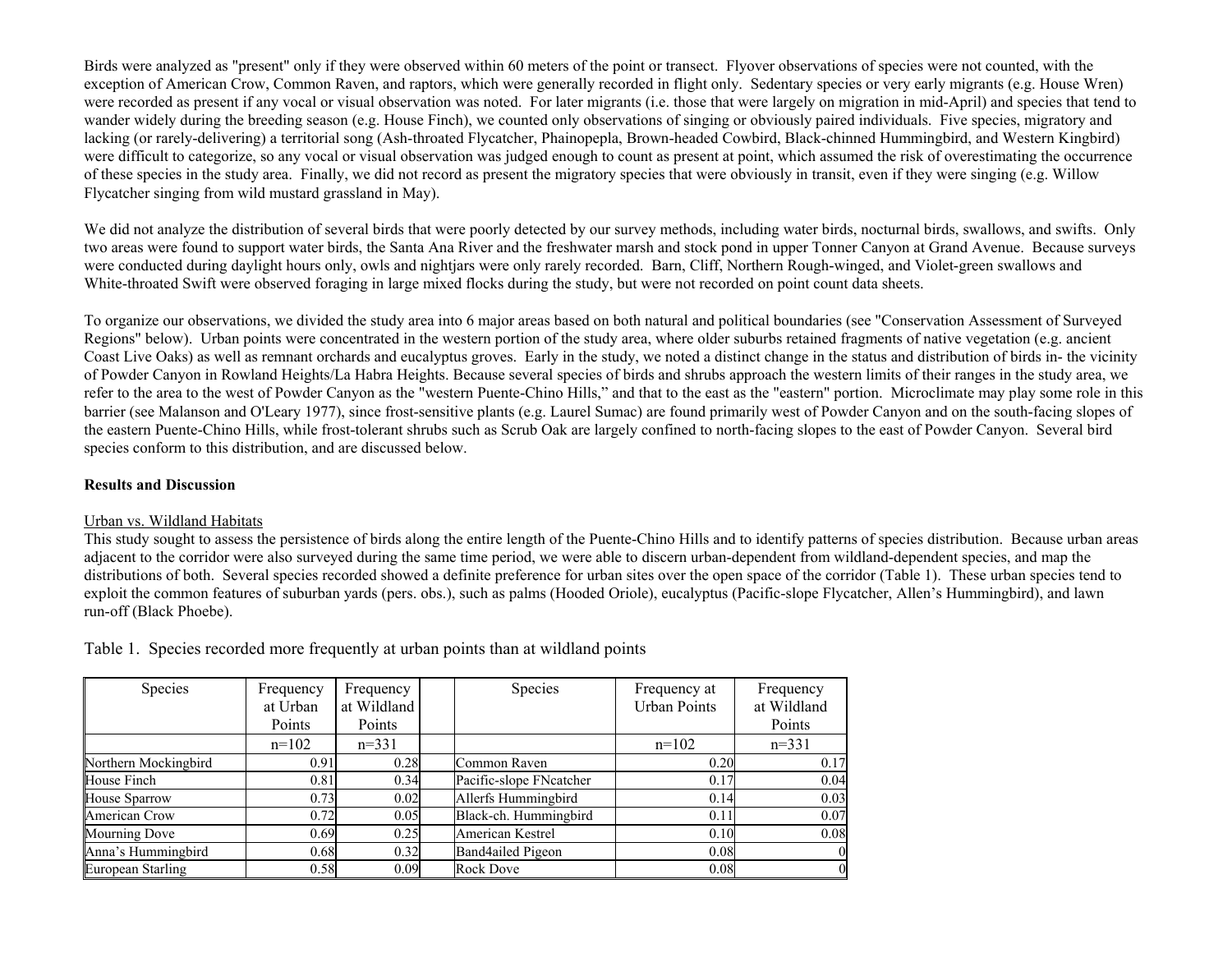| <b>Black Phoebe</b> | 0.51 | 0.16 | Amedcan Robin       | 0.08 | 0.03 |
|---------------------|------|------|---------------------|------|------|
| <b>Bushtit</b>      | 0.45 | 0.29 | American Goldfinch  | 0.03 | 0.01 |
| Hooded Oriole       | 0.42 | 0.07 |                     | 0.03 | 0.02 |
|                     |      |      | Red-shouldered Hawk |      |      |
| Lesser Goldfinch    | 0.38 | 0.15 |                     |      |      |

The majority of species recorded in this study were found primarily in native (i.e. unplanted) vegetation, with most were virtually confined to non-urban environments (Table 2). A few of these, however, were also detected on more that 10% of urban points, including California Towhee, Spotted Towhee, Song Sparrow, House Wren, and Brown-headed Cowbird, these among the most abundant birds in the Puente-Chino Hills. Not listed in the tables, Western Scrub-Jay and Say's Phoebe were found with equal frequency at urban and wildland points (37% and 6%, resp.).

# **Table 2. Species recorded more frequently at wildland than urban points**

| Species                      | Frequency   | Frequency         | Species                      | Frequency at | Frequency      |
|------------------------------|-------------|-------------------|------------------------------|--------------|----------------|
|                              | at Wildland | at Urban          |                              | Wildland     | at Urban       |
|                              | Points      | Points            |                              | Points       | Points         |
|                              | $n=331$     | $n=102$           |                              | $n=331$      | $n=102$        |
| Spotted Towhee               | 0.71        | 0.26              | Lark Sparrow                 | 0.04         | 0.02           |
| Song Sparrow                 | 0.69        | 0.20              | Hutton's Vireo               | 0.04         |                |
| California Towhee            | 0.64        | 0.52              | Oak Titmouse                 | 0.04         | $\theta$       |
| Wrentit                      | 0.60        | 0.06              | Turkey Vulture               | 0.03         | 0.01           |
| <b>Bewick's Wren</b>         | 0.59        | 0.09              | Cassin's Kingbird            | 0.03         | 0.02           |
| House Wren                   | 0.44        | 0.15              | Red-winged Blackbird         | 0.02         | $\theta$       |
| <b>Black-headed Grosbeak</b> | 0.41        | 0.03              | <b>Yellow Warbler</b>        | 0.02         | $\theta$       |
| California Quail             | 0.34        | 0.08              | Cooper's Hawk                | 0.02         | $\theta$       |
| California Thrasher          | 0.34        | 0.05              | Western lQngbird             | 0.02         | $\overline{0}$ |
| Ash-throated Flycatcher      | 0.24        | 0.07              | White-tailed Kite            | 0.02         | $\Omega$       |
| Nuttall's Woodpecker         | 0.21        | 0.08              | Northern Flicker             | 0.02         | $\theta$       |
| Common Yellowthroat          | 0.18        | 0                 | Downy Woodpecker             | 0.02         | $\Omega$       |
| <b>Bullock's Oriole</b>      | 0.17        | 0.02              | Western Wood-Pewee           | 0.01         | $\theta$       |
| Rufous-crowned Sparrow       | 0.17        | 0.01              | California Gnatcatcher       | 0.01         | $\Omega$       |
| <b>Brown-headed Cowbird</b>  | 0.15        | 0.12              | Loggerhead Shrike            | 0.01         | $\Omega$       |
| Costa's Hummingbird          | 0.15        | 0.01              | Warbling Vireo               | 0.01         | $\overline{0}$ |
| <b>Blue Grosbeak</b>         | 0.14        | $\Omega$          | <b>Western Bluebird</b>      | 0.01         | $\overline{0}$ |
| Phailnopepla                 | 0.12        | 0.03              | <b>Bell's Vireo</b>          | 0.01         | $\overline{0}$ |
| Western Meadowlark           | 0.12        | 0.03              | Northern Harrier             | 0.01         | $\theta$       |
| Red-tailed Hawk              | 0.11        | 0.04              | Swainson's Thrush            | 0.01         | $\overline{0}$ |
| Lazuli Bunting               | 0.09        | $\Omega$          | <b>Black-chinned Sparrow</b> | < 01         | $\overline{0}$ |
| Cactus Wren                  | 0.08        | $\overline{0.01}$ | Canyon Wren                  | < 01         | $\theta$       |
| Orange-crowned Warbler       | 0.07        | 0.06              | Golden Eagle                 | < 01         | $\theta$       |
| Acorn Woodpecker             | 0.07        | 0.04              | <b>Horned Lark</b>           | < 01         | $\overline{0}$ |
| Grasshopper Sparrow          | 0.07        | 0                 | Lawrence's Goldfinch         | < 01         | $\theta$       |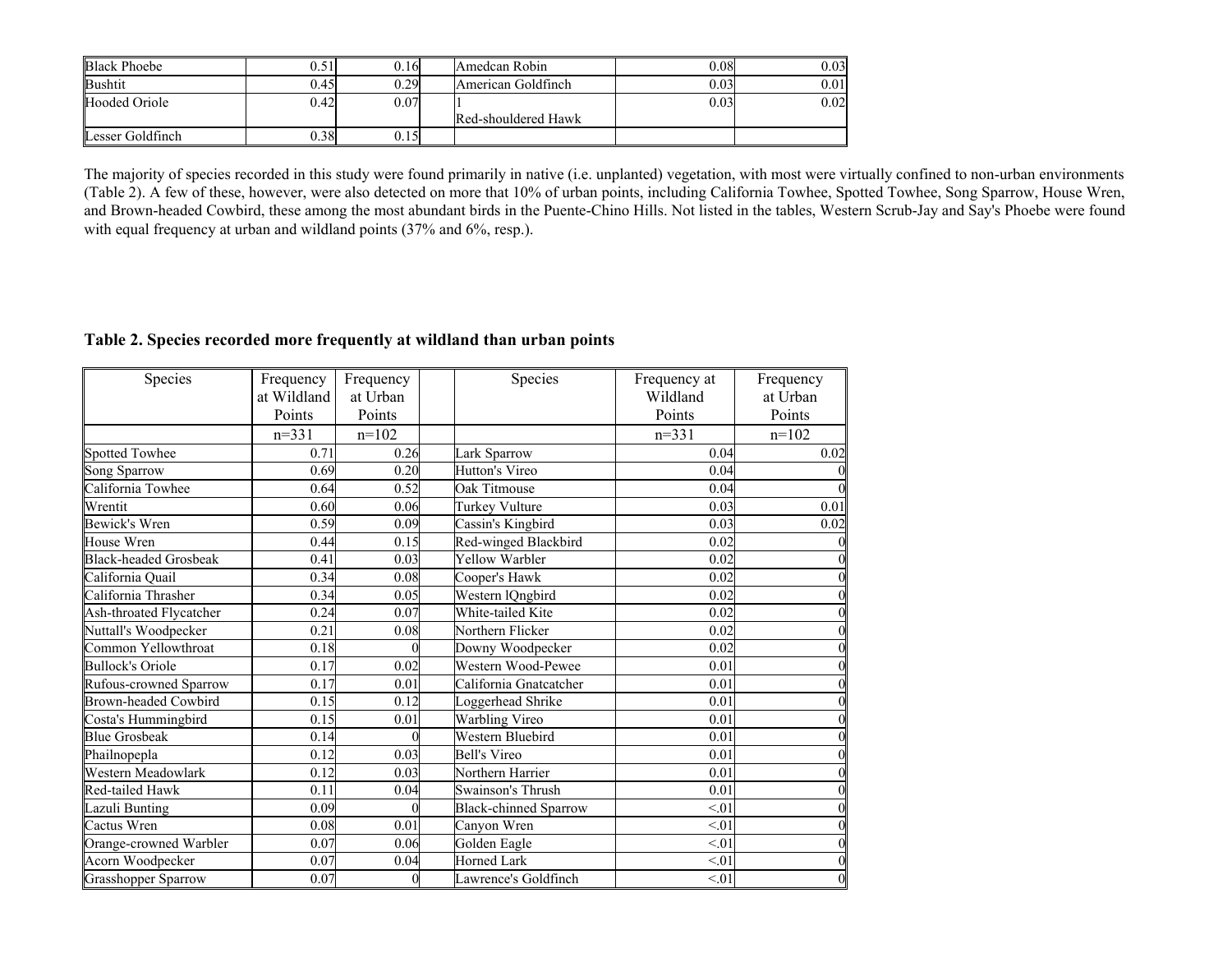| IV.<br>$\sim$<br>Chat<br>-breasted<br>r ellow | .05   |  | 01110<br>Falcon<br>id.                          | .v 1         |  |
|-----------------------------------------------|-------|--|-------------------------------------------------|--------------|--|
| Greater<br>Roadrunner                         | 0.051 |  | $\mathbf{r}$<br>Blackbirg<br>$.11 \text{color}$ | $\mathbf{v}$ |  |

Many of these urban-favoring species have penetrated far into native habitat in the western portion of the study area, occurring on proportionately more wildland points west of Powder Canyon than east. This is probably due to the narrowness of the corridor in the west, which has resulted in fewer points being more than about 1/2 mile from any urban edge.

# East vs. West

In determining which species were more frequently encountered in the west than in the east, we combined our walking transect observations with our point count data (by treating the geographic center of the transect as a single point and counting each species as either present or absent) to maximize our data in areas where point counts were sparse. Many urban-favoring species and those common in scrubby habitats throughout the study area (e.g. Western Scrub-Jay, California Quail) dominated in the west (Table 3), while those occurring more frequently in the east (Table 4) ran the gamut from grassland species (e.g. Western Meadowlark) to woodland species (e.g. Ash-throated Flycatcher). This suggests the western points are don-dnated by a more homogeneous array of species than eastern points, known as "relaxation" (see Soule et al. 1988) of diversity. This can be more clearly seen in Table 5, which presents diversity indices for regions west to east along the corridor. Note the "Whittier Hills" (far western Region) is depauperate as compared to regions to the east of with less open space.

| Species                      | Frequency | Frequency east | Species                      | Frequency west of | Frequency cast |
|------------------------------|-----------|----------------|------------------------------|-------------------|----------------|
|                              | west of   | of Powder      |                              | Powder Canyon     | of Powder      |
|                              | Powder    | Canyon,        |                              |                   | Canyon,        |
|                              | Canyon    | inclusive      |                              |                   | inclusive      |
|                              | $n=92$    | $n = 285$      |                              | $n=92$            | $n = 285$      |
| Wrentit                      | 0.87      | 0.54           | Allen's Hummingbird          | 0.17              | 0.01           |
| <b>Spotted Towhee</b>        | 0.85      | 0.70           | Pacific-slope Flycatcher     | 0.12              | 0.09           |
| Song Sparrow                 | 0.79      | 0.70           | American Crow                | 0.11              | 0.06           |
| Bewick's Wren                | 0.78      | 0.56           | Orange-cr. Warbler           | 0.11              | 0.08           |
| Califomla Towhee             | 0.72      | 0.66           | Cactus Wren                  | 0.10              | 0.08           |
| Westem Scrub-Jay             | 0.58      | 0.39           | Hooded Oriole                | 0.08              | 0.07           |
| <b>Bfack-headed Grosbeak</b> | 0.58      | 0.40           | Cooper's Hawk                | 0.07              | 0.06           |
| AnnWs HumaVingbird           | 0.52      | 0.34           | Northern Flicker             | 0.05              | 0.04           |
| Califomia Quail              | 0.52      | 0.34           | Band-tailed Pigeon           | 0.02              | < 01           |
| Northem Mockingbird          | 0.48      | 0.27           | Swainson's Thrush            | 0.02              | 0.01           |
| House Finch                  | 0.47      | 0.33           | Western Wood-pewee           | 0.02              | 0.01           |
| Califomia Thrasher           | 0.40      | 0.39           | Loggerhead Shrike            | 0.02              | 0.02           |
| <b>Bushtit</b>               | 0.37      | 0.36           | <b>Black-chinned Sparrow</b> | 0.01              | < 01           |
| Mouming Dove                 | 0.34      | 0.32           | Northem Harrier              | 0.01              | < 01           |
| <b>Bullocles Odole</b>       | 0.27      | 0.21           |                              |                   |                |

# Table 3. Birds recorded more frequently at *western* than eastern points<sup>a</sup>

<sup>a</sup>walking transect observations and point count data combined

Table 4. Birds recorded more frequently at *eastern* than western points<sup>a</sup>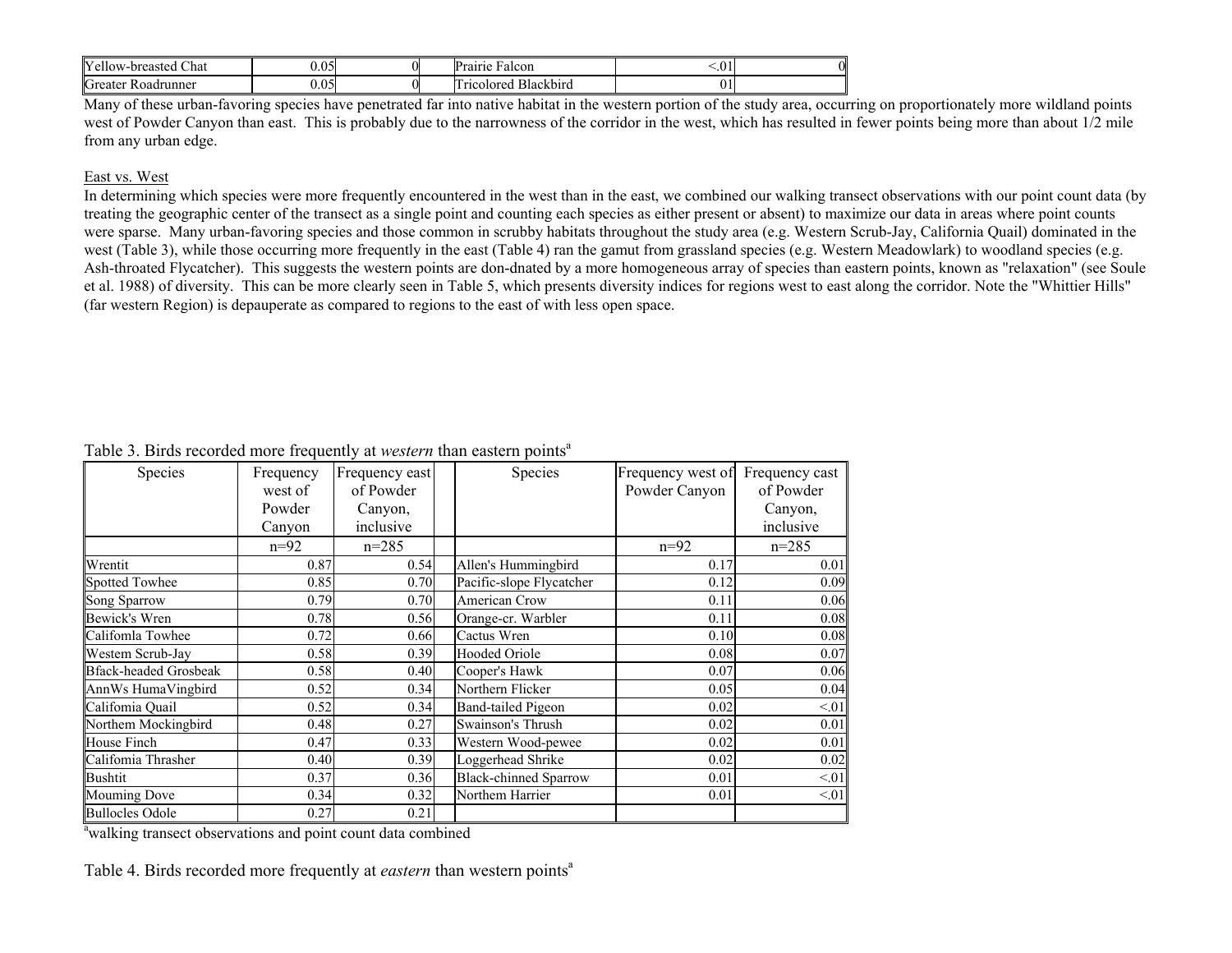| Species                     | Frequency | Frequency | Species              | Frequency east | Frequency wea     |
|-----------------------------|-----------|-----------|----------------------|----------------|-------------------|
|                             | eagt      | west      |                      | Of Powder      | of                |
|                             | of Powder | of Powder |                      | Canyon,        | Powder Canyon     |
|                             | Canyon,   | Canyon    |                      | inclusive      |                   |
|                             | inclusive |           |                      |                |                   |
|                             | $n = 285$ | $n=92$    |                      | $n = 285$      | $n=92$            |
| House Wren                  | 0.51      | 0.42      | Turkey Vulture       | 0.07           | 0.03              |
| Ash-thr. Flycatcher         | 0.36      | 0.15      | Lark Sparrrow        | 0.07           |                   |
| Nuttall's Woodpecker        | 0.33      | 0.20      | White-tailed Kite    | 0.06           | $\theta$          |
| <b>Black Phoebe</b>         | 0.27      | 0.11      | Cassin's Kingbird    | 0.05           | $\overline{0.01}$ |
| Common Yellowthroat         | 0.25      | 0.12      | Yellow Warbler       | 0.05           | 0.01              |
| <b>Brown-headed Cowbird</b> | 0.25      | 0.18      | American Robin       | 0.05           | 0.02              |
| Lesser Goldfinch            | 0.22      | 0.17      | Red-winged Blackbird | 0.05           | 0.02              |
| Common Raven                | 0.22      | 0.20      | Western Kingbird     | 0.04           | 0.02              |
| Rufous-cr. Sparrow          | 0.21      | 0.15      | Red-shouldered Hawk  | 0.04           | 0.01              |
| <b>Blue Grosbeak</b>        | 0.19      | 0.07      | American Goldfinch   | 0.03           | 0.01              |
| Redtailed Hawk              | 0.19      | 0.16      | Downy Woodpecker     | 0.03           | 0.01              |
| Costa's Hummingbird         | 0.17      | 0.08      | Warbling Vireo       | 0.03           | 0.01              |
| Westem Meadowlark           | 0.17      | 0.01      | Brewer's Blackbird   | 0.02           |                   |
| Black-ch. Hummingbird       | 0.16      | 0.09      | House Sparrow        | 0.02           |                   |
| <b>European Starling</b>    | 0.15      | 0.08      | Western Bluebird     | 0.02           |                   |
| American Kestrel            | 0.13      | 0.09      | <b>Bell's Vireo</b>  | 0.01           | $\Omega$          |
| Acorn Woodpecker            | 0.11      | 0.08      | Lawrence's Goldfinch | 0.01           |                   |
| Lazuli Bunting              | 0.11      | 0.03      | Golden Eagle         | 0.01           | $\Omega$          |
| Oak Titmouse                | 0.11      | $\theta$  | Canyon Wren          | < 01           | $\theta$          |
| Say's Phoebe                | 0.09      | 0.01      | Horned Lark          | < 01           | $\theta$          |
| Grasshopper Sparrow         | 0.09      | $\theta$  | Prairie Falcon       | < 01           | $\theta$          |
| Hutton's Vireo              | 0.08      | 0.04      | Sage Sparrow         | < 01           | $\mathbf{0}$      |

'walking transect. observations and point count data combined

[Note: Phainopepla, Loggerhead Shrike, and California Gnatcatcher and were recorded with equal frequency on western and eastern points (16%, 2% and 1%, resp.)] Figure 1 (below) graphically illustrates the drop in species diversity as one moves from west to east along the Puente-Chino Hills. This graph was created by lumping point counts and walking transects into consecutive groups of 15 from east to west, and counting the total number of species in each group. Note how those to the west of Powder Canyon support consistently lower diversity than those to the east. Closer examination of the total diversity of various subregions in the study area confirmed this pattern of decreasing diversity toward the west (see Table 5 below).

Figure 1. Total number of species recorded, west to east.<sup>a</sup>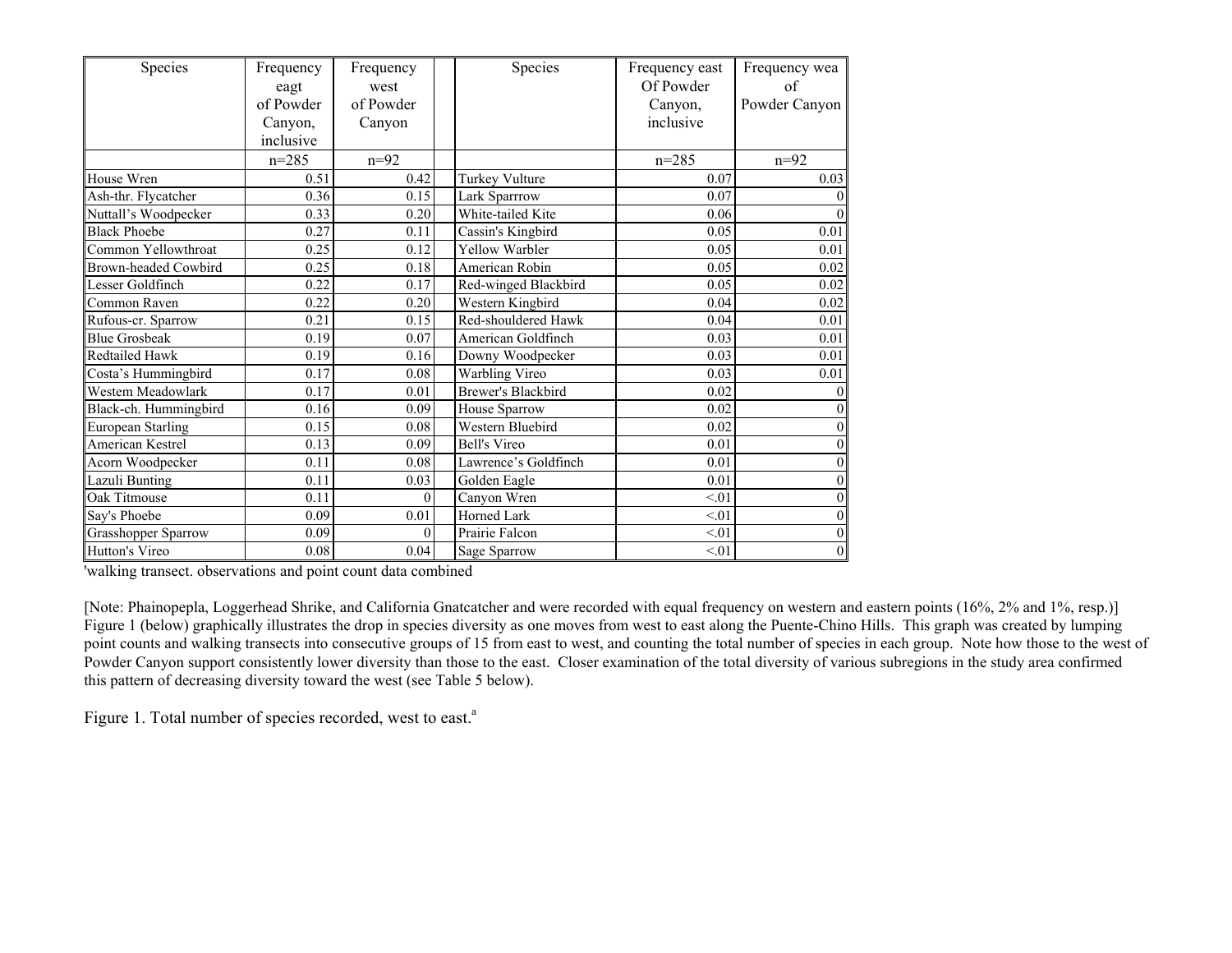

<sup>a</sup>walking transect observations and point count data combined; urban-favoring species (see Table 1 above) removed

This pattern may be the result of several changes along the corridor from east to west, including amount of a particular habitat, amount of open space, the degree of isolation of the western portion of the corridor, and "natural" distribution of species along the corridor. While it is beyond the scope of this study to identify these underlying causes, we can make speculations based on our data.

To identify subtle but real vegetation differences between western and eastern sites, we mapped the distribution of the various native trees and shrubs recorded on our vegetation surveys. As mentioned above, we found "foothill chaparral" largely confined to the northeastern Puente Hills, with western outliers of this vegetation group including a single Scrub Oak found in Powder Canyon, which appeared withered and senescent, being nearly consumed by a large Mexican Elderberry. A second Scrub Oak was located in 1998 along Skyline Trail just west of Colima Dr., and also being nearly strangled, this one by Wild Cucumber. Complementing this pattern, Laurel Sumac and several Coastal Sage Scrub taxa (e.g. Purple Sage) dominate the western Puente Hills, then cross over to the south near Powder Canyon and track the southern Rank of the hills to the east. As expected, several birds that favor Coastal Sage Scrub (e.g. Cactus Wren) were recorded much more frequently in the far western and southern flanks of the hills. However, none of the chaparral-dwelling birds recorded during the study were particularly confined to foothill chaparral, and Cactus Wrens and other Coastal Sage Scrub species were recorded regularly on the north slope of the hills.

Furthermore, the species absent in the west included birds that favor a variety of vegetation types, including grassland, woodland, and riparian habitats. This lends finiher support to the notion that amount of habitat in the landscape or region, rather than microhabitat type at a particular site, is more responsible for species occurrence in the study area (see Bolger et al. 1997).

Patch size, or amount of open space regardless of habitat type, may not be affecting distribution along the corridor itself as much as it has been shown to affect diversity in discrete habitat patches in the San Diego area (see Sould et al. 1988, Alberts et al. 1993). Table 5 (below) compares the species diversity and richness of the various regions in the study area, and shows how survey points in the Whittier Hills (Region 1) are not nearly as diverse as those in and around the Shell property east of Fullerton Rd., despite the comparable areas of their open space.

Table 5. Relationship between geographical location, corridor area and bird species diversity<sup>a</sup>

| (listed west to east)<br>Region | . km-<br><b>Space</b><br>) nen | Species | species | Point |
|---------------------------------|--------------------------------|---------|---------|-------|
|---------------------------------|--------------------------------|---------|---------|-------|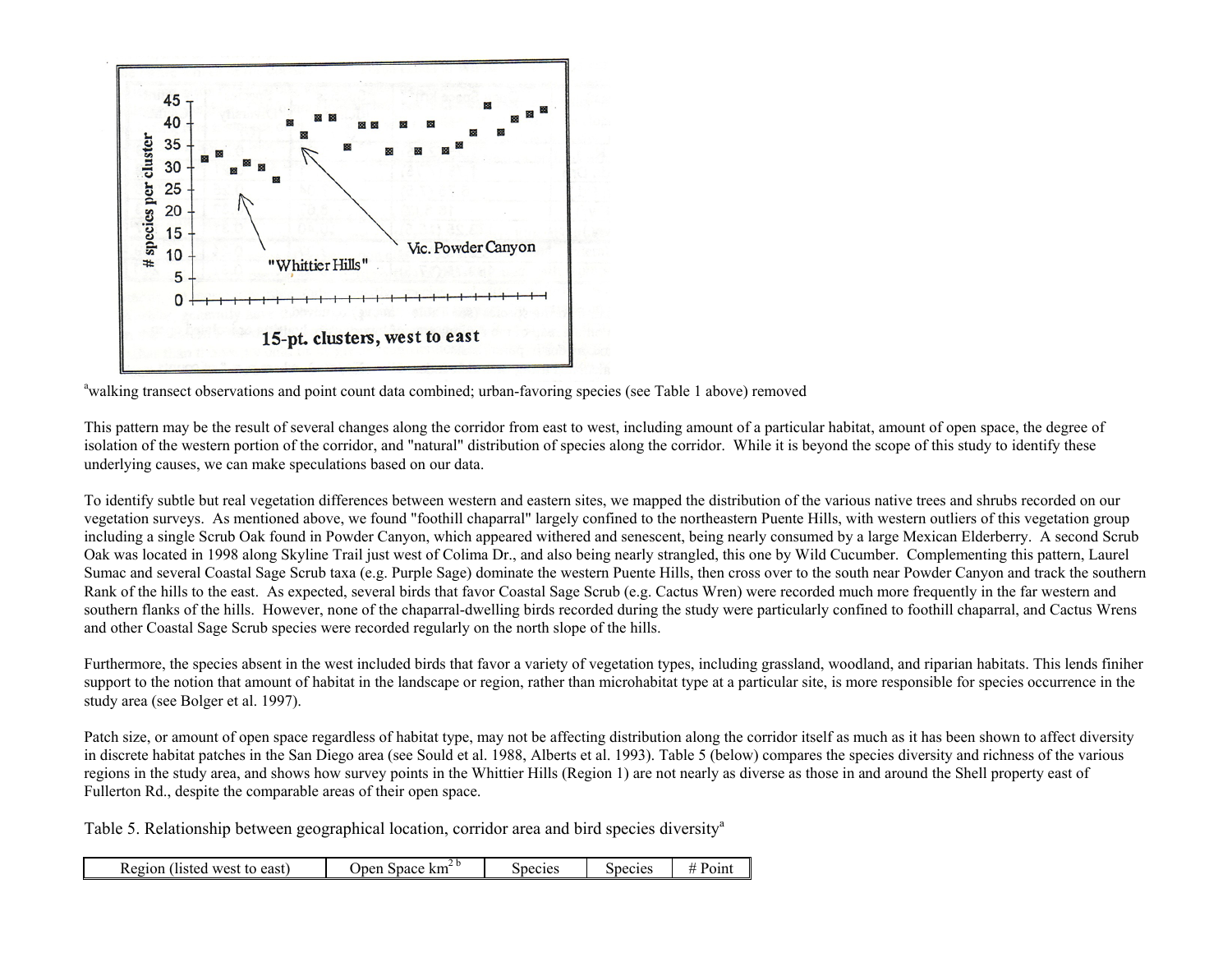|                                |               | Richness<br>$(H')^c$ | Diversity<br>$(D)$ <sup>d</sup> | Counts |
|--------------------------------|---------------|----------------------|---------------------------------|--------|
| 1 (605 Fwy. to Colima Rd.)     | 21.25(2.25)   | 6.96                 | 0.23                            | 59     |
| 2 (Colima Rd. to Hacienda Dr.) | 1.75(7.75)    | 5.11                 | 0.21                            | 12     |
| 3 (Hacienda to Fullerton Rd.)  | 6.75(7.5)     | 7.04                 | 0.25                            | 18     |
| 4 (Fullerton Rd. to 57 Fwy)    | 16.5(2)       | 8.67                 | 0.32                            | 43     |
| 5 and 6 (east of 57 Fwy.)      | 173.25 (15.5) | 10.40                | 0.31                            | 197    |
| 1, 2, and 3                    | 29.75 (17.5)  | 7.37                 | $0 - 24$                        | 89     |
| 1, 5, and 6                    | 89.75 (17.5)  | 10.32                | 0.31                            | 240    |

<sup>a</sup> Based on point counts only: urban-favoring species (see Table 1 above) removed

 $<sup>b</sup>$  Estimated using a grid overlain onto a map of the region; area of low-density housing or isolated open space patches</sup> adjacent to corridor in parenthesis

<sup>c</sup> Unweighted for rare species; Calculated using Shannon Index: H' = - $\Sigma$ p<sub>i</sub>ln(p<sub>i</sub>), where p<sub>i</sub> = # of counts where recorded/# counts in Region

<sup>d</sup> Weighted for rare species; Calculated using Simpson Index:  $D = 1/\Sigma p_i^2$ 

This leaves isolation, or the distance between a given habitat and larger reserves of open space. To explore the possible effects of isolation of diversity in the western Puente Hills, we used data from additional surveys conducted in isolated habitat patches adjacent to the wildlife corridor. The northeastern comer of the Chino Hills (north of Grand Ave. in Diamond Bar/City of Chino Hills) has an amount of open space comparable to the Whittier Hills, but is still tentatively connected to the expanses of wildland of Tonner Canyon in the vicinity of Grand Ave. in the City of Chino Hills. This area north of Grand Ave. has strikingly greater species diversity and richness than the Whittier Hills (8.48, 0.41 vs. 6.96, 0.23, resp., from Scott and Cooper 1998, unpubl. data). Similarly, the Powder Canyon area is still barely contiguous with a larger block of open space east of Fullerton Rd., which may be sustaining its current species diversity. Time since isolation (see Sould 1988) may also be a factor, as the development that isolate the Whittier Hills is several decades old, while that surrounding the Chino Hills north of Grand Ave. is mostly less than 10 years old. Thus, if the habitat in these connections is allowed to become urbanized, as they have been to the west of Powder Canyon, what was once open space along a peninsula will become increasingly isolated patches.

# Wildlife Corridor vs. Chain of Reserves

Despite several major road crossings, undeveloped portions of the Puente-Chino Hills appear to be functioning as a wildlife corridor for organisms operating at a larger scale, allowing for movement of large mammals throughout the region (Beier 1996, C. Haas, pers. comm.). While this study did not address similar movement in bird species, we observed raptors that probably traveled west along the corridor to forage in the far western portion of the study area. In May, 1998, D. Cooper watched a White-tailed Kite hunt at the mouth of Canyon 6 in Hacienda Heights, then fly southeast over the houses toward a known breeding site near Powder Canyon. This species was also observed during the summers of 1997 and 1998 foraging near Colima Rd. Also during the summer of 1998, D. Cooper observed another White-tailed Kite carrying food flying north over the 60 Freeway in City of Chino Hills toward a known nest site in large open space patch in the Phillips Ranch section of Pomona. These observations were encouraging, and suggest that highly mobile raptors probably do not require habitat contiguity *per se* during the breeding season, as long as large blocks of habitat are available nearby for foraging and seclusion of nest sites.

Sedentary, terrestrial bird species might conceivably use a contiguous habitat corridor for dispersal, particularly if they are unwilling to travel through residential areas (Sould et al 1988). However, taxa falling into this category, such as California Quail and Greater Roadrunner, were generally found along the entire length of the corridor from Yorba Linda to Whittier. While it is not yet known if or how sedentary birds move throughout the region (e.g utilizing underpasses, direct flights), research on one sedentary songbird, California Gnatcatcher, has documented extensive dispersal events by juvenals, including rare instances of birds crossing short sections of residential development to reach isolated patches (Bailey and Mock 1998). Because this study looked only at diversity, rather than nesting success or juvenal survival along the corridor, it is not known whether or no its confined populations are stable at low levels.

# Vulnerable Species of the Puente-Chino Hills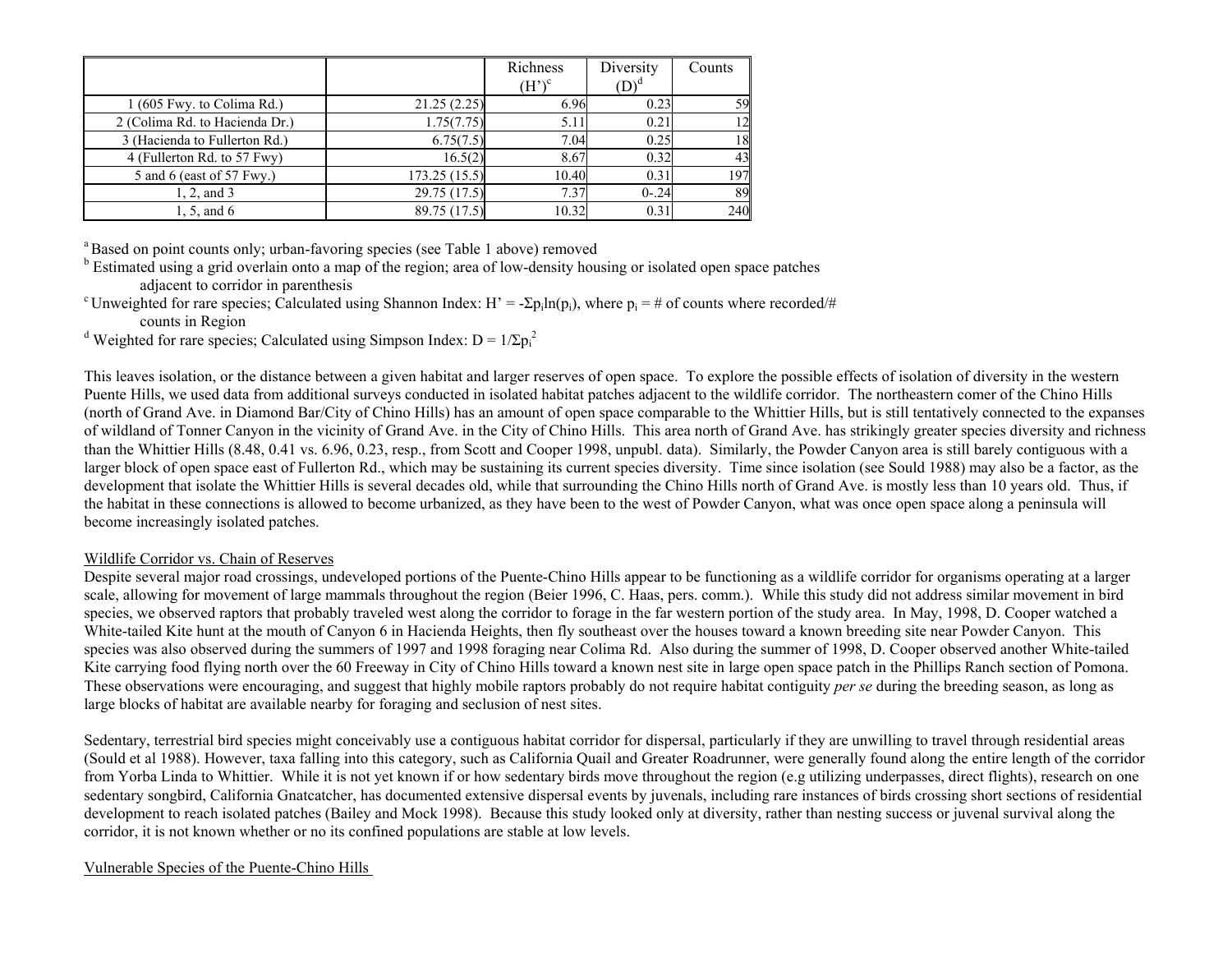Of course, species diversity is only part of the picture-it says little about the distribution of rare species, which are often the focus of conservation efforts. Several stateand/or federally protected taxa are believed to breed only in the central and eastern portion of the study area, with raptors and grassland species among the most vulnerable. Other sensitive species, including California Gnatcatcher and Yellow Warbler, generally have their largest populations in the east . By contrast, no sensitive species breeds only in the western Puente Hills, and few are widespread there. This suggests that land purchases in the east, rather than the west would make greater contributions to conserving the *regional* avian diversity of Southern California as a whole. This is not to say that farther conservation acquisitions in the western Puente Hills would be an ecological lost cause, as they would enhance *local* species diversity, extending natural systems into an otherwise heavily-urbanized area of Los Angeles.

Based on our observations, we have assembled a list of species deemed most vulnerable to extirpation due to habitat loss in the study area. Other species, particularly nightbirds (Lesser Nighthawk, Common Poorwill) might also be included as "vulnerable", but were not adequately surveyed for during this study.

## **Northern Harrier**

Restricted to fewer than three breeding pairs (none in some years?). Requires extensive grassland where water collects during the winter. Suitable habitat may be confined to widest portion of study area in San Bernardino County (vic. City of Chino Hills, Chino Hills State Park). **White-tailed Kite** 

Probably fewer than ten breeding pairs during this study. Requires extensive grassland interspersed with clumps of woodland for nesting. As with the preceding species, narrowly-confined open space (e.g. vic. La Habra Hts., Whittier lulls) is apparently unsuitable for breeding, and all pairs were believed to have nested east of Powder Canyon.

# **Prairie Falcon**

## **Golden Eagle**

 These two raptors are confined to 1-2 breeding pairs each, all east of the 57 Fwy. Both may be dependent on larger blocks of open space than that protected by Chino Hills State Park alone. At least the eagle is believed to forage west all along the corridor during the breeding season (observed at Rose Hills Memorial Park in July 1997). Given their low numbers, one can safely assume that both are teetering on the verge of extirpation in the Puente-Chino Hills. By comparison, the entire Santa Ana Mountains support 4-5 pairs of Golden Eagles.

## **Burrowing Owl**

 Recently extirpated. Reestablishment is conceivable in remaining grazed areas north and east of Chino Hills State Park. A semi-colonial species associated with California Ground-Squirrels and possibly cattle grazing, but also dependent on flat, extensive grassland and dirt fields. The last bird in the study area was observed in 1993 near the main entrance of Chino Hills State Park.

#### **Oak Titmouse**

Patchily distributed and largely confined to the eastern Puente and western Chino Hills (e.g. scarce within Chino Hills State Park away from the Santa Ana River). Firestone Boy Scout Reserve and the Shell property (west of 57 Fwy.) may support the largest population of this species. It is also present in patches of oak woodland within Diamond Bar, but many of sites these face imminent development.

#### **California Gnatcatcher**

 A quintessential private-land-dependent species, its main distribution extends from the northern fringes of Brea east to western Yorba Linda. This area also protects the largest, least-fragmented expanse of Coastal Sage Scrub in the study area. Now extirpated from apparently suitable habital within Chino Hills State Park just to the north and from its historical range in Diamond Bar and Whittier, this species occurs only as scattered pairs west of this core area (e.g. La Habra Heights). Individual gnatcatchers observed just south of the 91 Fwy. at Coal Canyon (G. Hund pers. comm.) may represent a tiny population there, or may represent transients, as the north face of the Santa Ana Mountains is dominated by chaparral, rather than their preferred Coastal Sage Scrub.

# **Loggerhead Shrike**

 Scattered breeding populations throughout range, this semi-colonial species apparently favors overgrazed and sparsely-vegetated areas in the region. Only one group is located on protected land (upper Aliso Cyn., Chino Hills State Park). Two other "populations" (2-5 pairs) are in the vicinity of English Rd., City of Chino Hills; and on Shell property south of the "Vantage Pointe" housing development. Scattered pairs were found at Rose Hills Memorial Park, on MRCA land in La

 Habra Hts., and in Yorba Linda. Can persist as a breeder in fairly developed areas (e.g. along powerline rights-of-way in the Los Angeles Basin), provided some flat, scrubby grassland is present.

# **Horned Lark**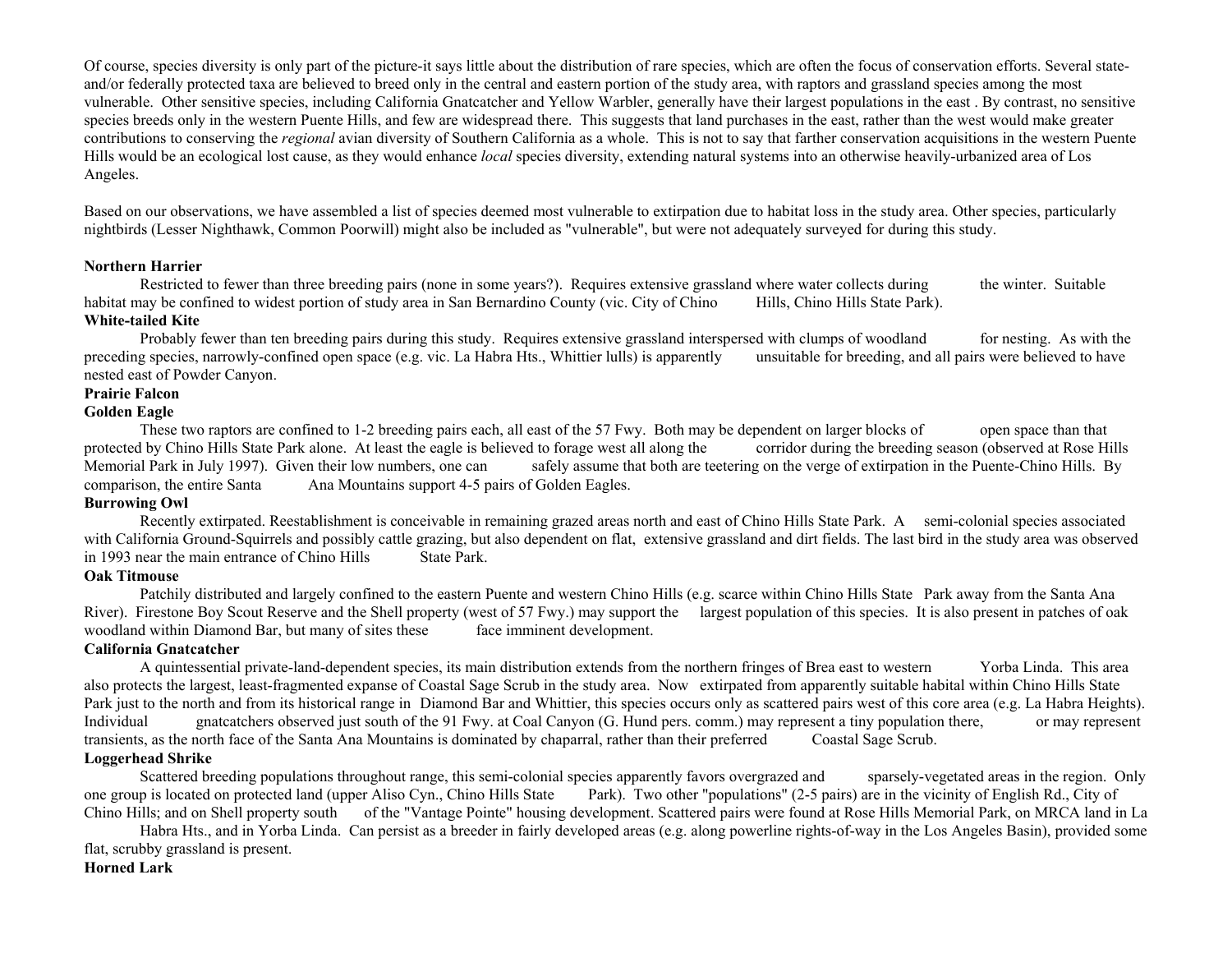This species breeds exclusively in flat, open land with sparse vegetation. Even recently-graded housing sites have supported breeding pairs as long as they were located within extensive, non-wooded country. However, these are obviously unsustainable habitats, and aside from scattered pairs on soon-to-be-developed land within the City of Chino Hills (e.g. along Eucalyptus Ave.), the only sizable breeding population appears to persist near the freshwater marsh in upper Tonner Canyon at Grand Ave.

## **Hutton's Vireo**

 This bird was initially believed to be restricted to mesic Coast Live Oak woodland in the central portion of the study area, but in 1998, scattered pairs or individuals were detected in outlying areas (e.g. Turnbull Cyn., Whittier) and even in dense Eucalyptus groves (Murphy Ranch Park, W'hittier; Hollow Run Park, City of Chino Hills). It appears to be very patchily distributed in the study area, confined to areas with extensive groves of tall trees along streams. Like Oak Titmouse, this species is very scarceln the southern and southeastern portion of the study area, and, like Oak Titmouse, appears to reach its peak abundance in the vicinity of Diamond Bar/Rowland Heights.

#### **Least Bell's Vireo**

 This species is probably confined to just two areas, southeastern Chino Hills State Park and Carbon Canyon Regional Park. Although these areas are well-protected, the vireo is extremely local even within these areas and is considered vulnerable to habitat alteration. In Chino Hills State Park, it occurs along the Santa Ana River east of the Green River Golf Course, with most singing birds farther to the east where Hwy. 71 crosses the river adjacent to the spillway. A pair feeding young was apparently found during 1998 (K. Miner, pers. comm.) near the park headquarters, and scattered single males were noted in 1998 along Lower Aliso Cyn. (CHSP), along Hwy. 71 adj. to the Prado Basin and in Schabarurn Park (Rowland Heights). Birds in Carbon Cyn. Regional Park occur within a flood control basin, a location that is notoriously vulnerable to periodic habitat alteration.

#### **Lark Sparrow**

 Occurring only east of Harbor Blvd., the largest populations may be on Shell property (south of the "Vantange Pointe" housing development), although several areas suspected of supporting breeding Lark Sparrows were off-limits during this study (e.g. east of Chino Hills State Park). This bird tends to occur mainly in association with cattle, and is largely absent from the southeastern Chino Hills (incl. Chino Hills State Park).

## **Grasshopper Sparrow**

Largely confined to extensive grassland east of Harbor Blvd., this species is somewhat nomadic, often breeding commonly in one area for a few years and moving on. As such, several large blocks of habitat are probably necessary for its persistence within the study area. Currently, Chino Hills State Park is the only protected area that supports this species, though a small colony (3-5 pairs) was detected in the eastern portion of Powder Canyon, and at least one pair bred in 1995 along the Skyline Trail in Whittier & Schinahl, pers. comm.)

# **Bell's Sage Sparrow**

 Distribution poorly known-a single juvenal bird was found in Coastal Sage Scrub south of the "Vantage Pointe" housing development in 1997; unrecorded 1998. While widespread in the foothills of the mountains surrounding the Puente-Chino Hills, lowland populations of this species are dependent on extensive tracts of Coastal Sage Scrub and are almost extirpated from Southern California. Black-chinned Sparrow Like Grasshopper Sparrow, loosely colonial. Only a single group found, in 1997 in dense Coastal Sage Scrub on Wells Fargo property in northern Yorba Linda. This bird may also breed irregularly in similar habitat along the Skyline Trail in the Whittier Hills (L. Schmahl, pers. comm.), and conceivably on Firestone Boy Scout Reserve, which was not surveyed. The most extensive habitat for this species is found south of Chino Hills State Park and is currently threatened by ongoing development in northern Yorba Linda.

## **Lazuli Bunting**

 Also somewhat nomadic and loosely colonial, the largest population was found in and around the Shell property (south of "Vantage Pointe" housing development). Birds were found to be scarce within Chino Hills State Park, despite the presence of much suitable habitat. Somewhat of a habitat generalist, its presence in an area as a breeder may depend on large blocks of open grassland/riparian scrub, as it does not breed in isolated habitat patches adjacent to the corridor.

### **Tricolored Blackbird**

 A small colony (c. 100 pairs) was noted breeding in the freshwater marsh along Grand Avenue between Diamond Bar and City of Chino Hills (see above). This is apparently City of Industry property and the site for a proposed reservoir (C. Schlotterbeck), which, depending on its construction could extirpate this species in the region.

**Warbling Vireo Yellow Warbler Western Wood-Pewee Yellow-breasted Chat**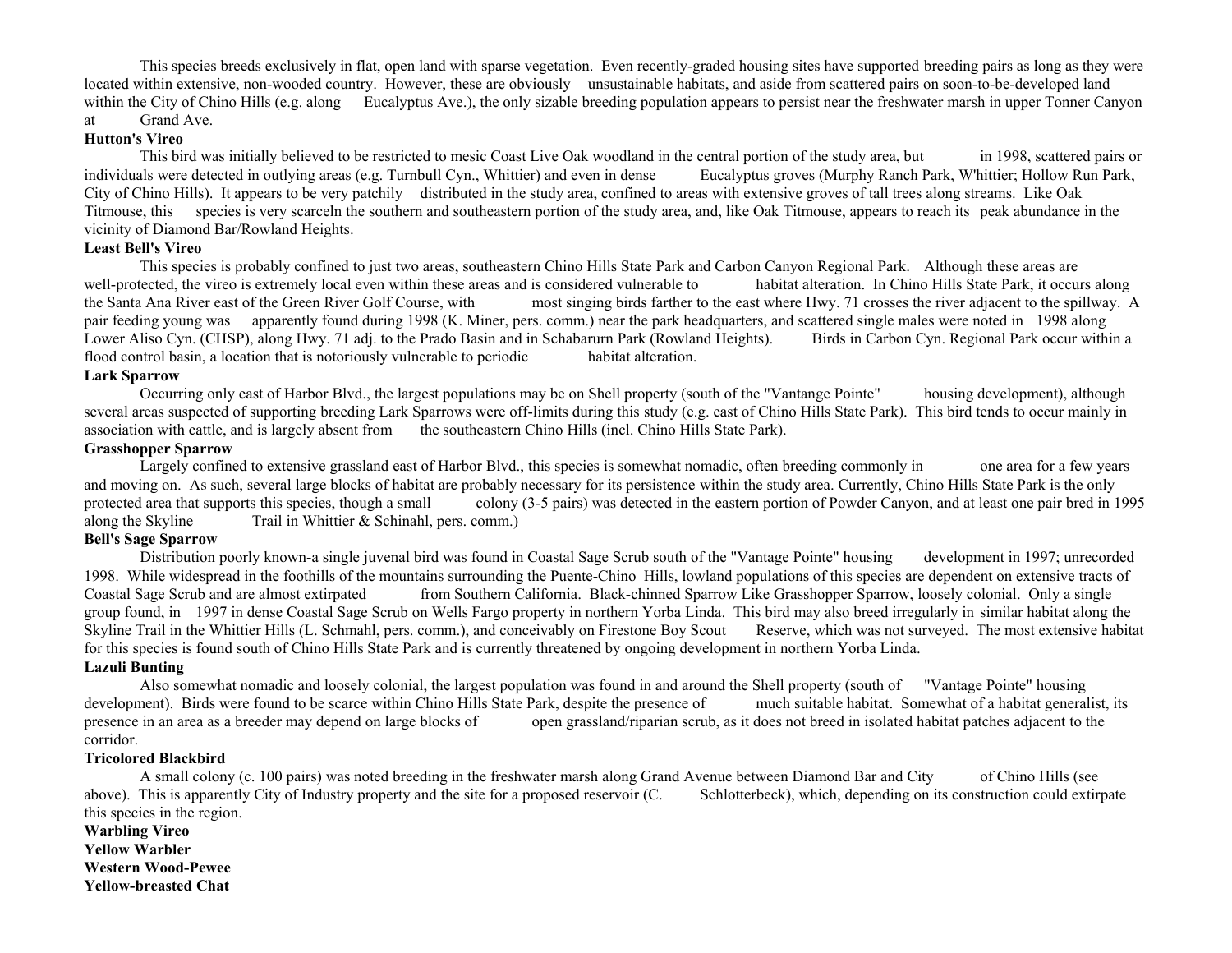#### **Swainson's Thrush**

 The true extent of these birds'breeding ranges is poorly understood. All were detected in scattered wooded canyons and larger riparian stretches throughout the study area during 1997-8, including such seemingly marginal sites as Schabarurn Park and Turnbull Canyon. However, whether they actually breed in all of these localities is not known, as their nests can be difficult to observe unless one is specifically searching for them. The largest populations are probably secure. within Chino Hills State Park, but based on our walking transects, the entire park may only support a handful of breeding pairs of each species. All require some riparian vegetation with emergent native trees such as willows or sycamores, but many seemingly suitable sites lack these species (e.g. Carbon Canyon; the creek along Hacienda Blvd.; Walnut Creek in Covina). Parasitism by Brown-headed Cowbirds is probably a major threat to all these birds throughout the study area. They are included because they occur in very low densities overall (though may be locally common), and more research is warranted on their ecology within the Puente-Chino Hills.

# **Conservation Assessment of Surveyed Regions**

## Wildland-Sensitive Species

We have compiled a list of species we consider characteristic of wildlands in the study area (See Table 6, Appendix A, below). These are birds that tend to be absent from urban and suburban habitats, and are generally restricted to fairly large expanses of native habitat. They are generally found throughout the corridor, so would be expected to occur wherever the appropriate habitat exists. Nearly all of these specie are of at least local conservation interest because of small populations, either locally (i.e. in Southern Calffornia) or globally. Note that some wildland species, particularly raptors, appear sporadically along the corridor throughout the summer, but don't necessarily breed where they occur.

Table 6. Wildland-Sensitive Species of the Puente-Chino Hills

## **Riparian**

Yellow-breasted Chat **Chaparral** Yellow Warbler California Quail Warbling Vireo Wrentit Number of Wrentit Number of Wrentit Number of Wrentit Number of Wrentit Number of Wrentit Number of Wrentit Number of Number of Number of Number of Number of Number of Number of Number of Number of N Least Bell's Vireo (Federally Endangered) California Thrasher

# **Native Woodland (Coast Live Oak/Black Walnut) Grassland (includes exotic grasses)**

Hutton's Vireo **Western Meadowlark** Western Meadowlark Northern Flicker Blue Grosbeak Western Wood-Pewee White-tailed Kite

# **Coastal Sage Scrub Rare Species Rare Species Rare Species**

Rufous-crowned Sparrow Loggerhead Shrike (3 colonies, 3 other pairs) Greater Roadrunner Homed Lark (<5 irregular sites?) Cactus Wren Common Ground-Dove (2 sites) California Gnatcatcher (Federally Threatened) Black-chinned Sparrow (1 colony)

Costa's Hummingbird

Oak Titmouse Grasshopper Sparrow Grasshopper Sparrow

 Northern Harrier (2 sites) Tricolored Blackbird (1 site) Canyon Wren (I site) Golden Eagle (I site) Prairie Falcon (1 site) Bell's Sage Sparrow (I site; extirpated?)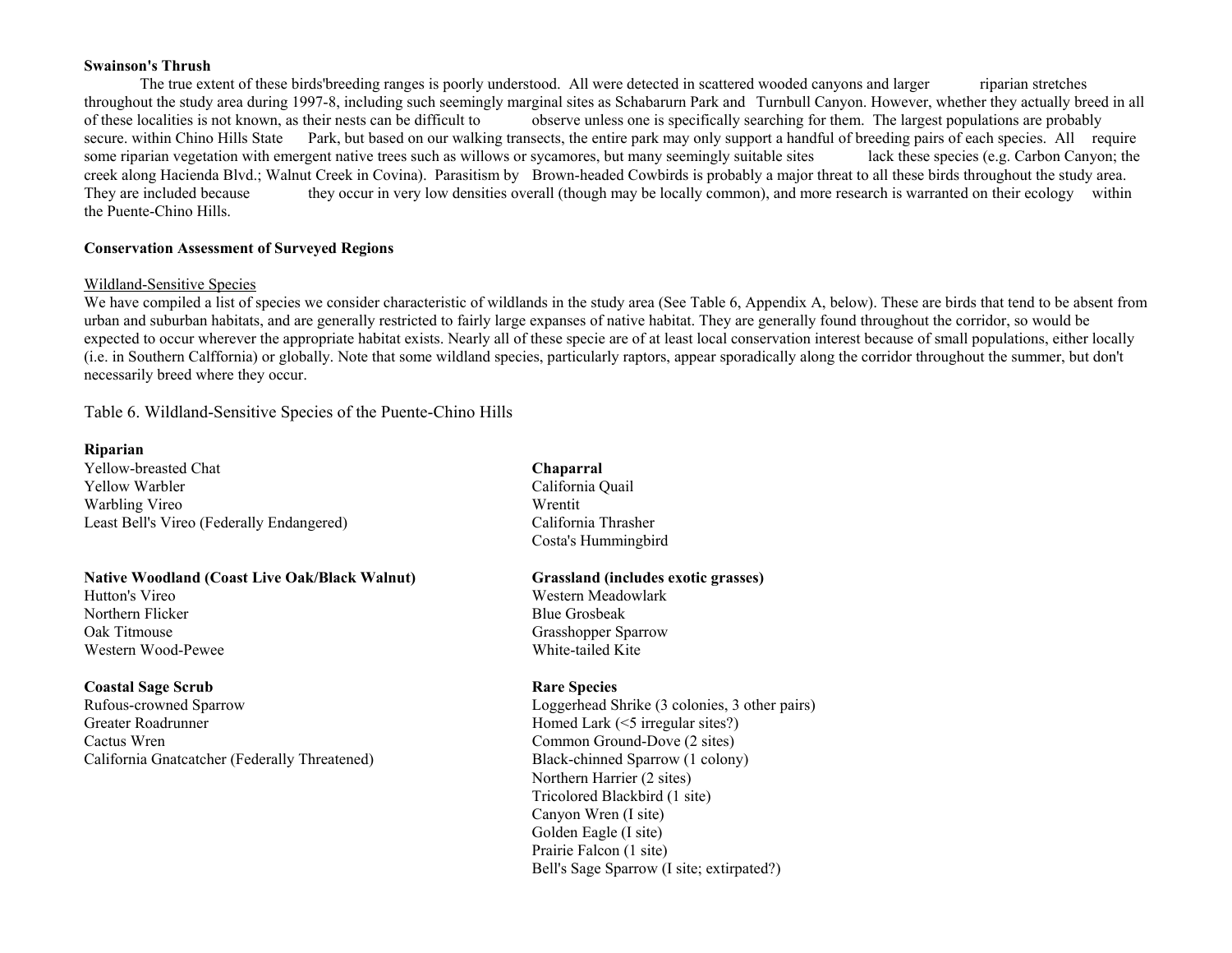# **Region 1 (605 Fwy to Colima Rd.);** *Whitter/Hacienda Hts***.**

Known as the "Whittier Hills", the primary conservation value of this region is its proximity to urban Los Angeles. Large areas of environmental alteration (Puente Hills Landfill, Rose Hills Memorial Park and former Chevron Oil property) and frequent fires have whittled the existing habitat down to a fairly narrow corridor of relatively undisturbed vegetation. Small populations of several indicator species, however, persist in remnant habitats within this section of the corridor.

Particularly troubling is the rarity or absence of several indicator species in Region 1, suggesting that local range contractions have occurred in the western portion of the western Puente Hills. In many cases, the missing species occurred in the Region as recently as the 1970s, but have since disappeared. Bird species are missing from of every habitat category, which suggests that landscape factors, such as habitat size, degree of surrounding urbanization, etc. may be to blame. Frequent fire continues to seriously degrade the Coastal Sage Scrub habitat in this Region, resulting in a monoculture of exotic grasses too small to attract many grassland bird species.

# **Sycamore Canyon/Turnbull Canyon**

# **# Wildland-sensitive species (12/8)**

These two drainages represent the only significant riparian habitats in Region 1, with small patches of riparian vegetation (willows, mulefat) scattered throughout the region. While the narrow width of the riparian vegetation may exclude certain bird species (e.g. Least Bell's Vireo), both support summering Yellow-breasted Chat and Yellow Warbler, two indicators of decent riparian habitat. One of the best examples of Coastal Sage Scrub habitat in the Whittier Hills may be found along a steep ridge on the north side of Sycamore Canyon. Though possessing a full complement of CSS plants (e.g. Bush Sunflower, White Sage), this slope and other patches of CSS in the Whittier Hills (e.g. Hellman Park) have apparently lost California Gnatcatcher (L. Schmahl, pers. com.).

# **L.A. Co. Sanitation Distr. & vic.**

("Canyons 6 & 7"; part of the Hacienda Hills Open Space Reserve)

# **# Wildland-sensitive species (9)**

While these canyons feature scenic Coast Live Oak-clad slopes tall sycamores, they were found to support few wildland species, indicating a lower conservation importance relative to sites farther east. Conversation with long-time Whittier residents (e.g. J. Schmidt) suggest that these canyons have suffered numerous fires in the past two decades, which have begun to transform their woodlands to chaparral. The grassy slopes in the area were not found to support many breeding grassland birds. However, in a great example of the corridor's regional value for wide-ranging raptors, in June of 1998, a White-tailed Kite was observed hunting over the flat grassland near the canyons' mouths, then flying west toward Powder Canyon, where a pair has recently nested.

# **Rose Hills Memorial Park**

# **# Wildland-sensitive species (6)**

Although the back part of the cemetery may protect the largest expanse of grassland in Region 1, it was apparently Coastal Sage Scrub fairly recently but has been constantly graded and mowed by Rose Hills. Despite its "unnatural" origins, this grassy expanse supports the largest or only breeding populations of several grassland species in the Whittier Hills, including Loggerhead Shrike, Western Meadowlark, and, at least irregularly, Grasshopper Sparrow . An adult Golden Eagle was observed foraging here during July of 1997, which is probably the same bird that has nested recently in the Chino Hills.

# **Hellman Park**

# **# Wildland-sensitive species (7)**

The slopes and ridges here support one of two large tracts of Coastal Sage Scrub in the Whittier Hills, the other being the north side of Sycamore Cyn. The colony of Cactus Wren that occurs here in Hellman Park may be one of the largest in the entire Puente-Chino Hills.

# **Former Chevron (MRCA)**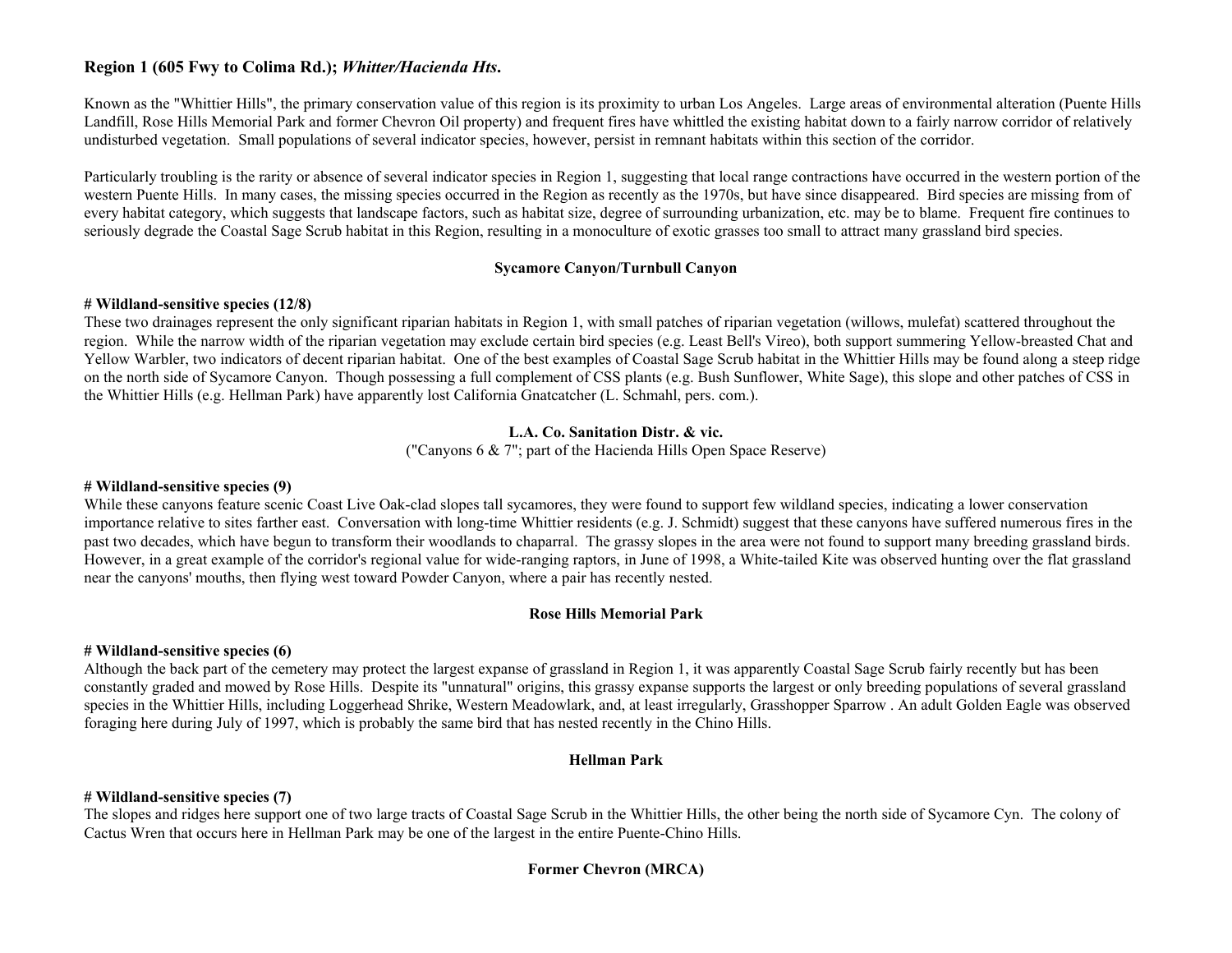## **# Wildland-sensitive species (8)**

This MRCA parcel protects degraded Coastal Sage Scrub and sumac chaparral habitat that has been nearly overrun with fire-following exotic plants (e.g. Castor Bean, Tree-Tobacco). Cactus Wren was detected here, although they have been reduced to fewer than three pairs on the southwestern edge of property adjacent to a residential neighborhood. The eucalyptus grove planted on the southern edge of the property has increased the local diversity of the site by supporting species that would not ordinarily occur in scrub habitats, including Northern Flicker, Cassin's Kingbird and Red-shouldered Hawk, but has reduced the amount of Coastal Sage Scrub available to species like Rufous-crowned Sparrows. Like most scrubland habitats in the study area, too-frequent fires threaten to totally covert the habitat here to weedy grassland.

# **Region 2 (Colima Rd. to Hacienda Blvd.)** *Whittier, La Habra Hts., Hacienda Hts***.**

Though biogeographically part of the Whittier Hills (abundant Laurel Sumac, little Black Walnut or "foothill" chaparral), this small region was singled out to illustrate the ecological limitations of narrowly confined open space. This patch is bounded by the triangle formed by Colima Rd. and Hacienda Blvd., and features a narrow bottleneck on its eastern edge (near the Buddhist Temple in Hacienda Hts.) and 4-lane Colima Rd. on the west, where traffic moves at freeway speeds. Oak woodland is sparse here, and walnut woodland practically non-existent. The bulk of the native vegetation may be actually found in the numerous fragments within the low-density housing tracts of La Habra Hts. to the south of the corridor, which support a limited subset of wildland-sensitive species (see above).

# **Former Unocal (MRCA)**

## **# Wildland-sensitive species (10)**

This diverse parcel of sumac chaparral, riparian scrub, grassland and Coastal Sage Scrub is a particularly bird-rich site. Most surprisingly, a small population of California Gnatcatcher was found here in a large patch of planted California Buckwheat. Say's Phoebe, a bird recently rediscovered as a breeder in coastal Southern California, reaches its westrnmost distribution (in the study area) in the grassland fragments here. A large patch of prickly-pear-rich Coastal Sage Scrub persists on the north side of this property on both sides of Colima Rd., and may account for the conspicuous presence of Costa's Hummingbird and Greater Roadrunner here. This property is essentially contiguous with the open space of the Friendly Hills development and, farther south, Murphy Ranch Park in southeastern Whittier. The maintenance of its diverse bird community may depend upon curbing development to the north, which continues to whittle away its remaining Coastal Sage Scrub and grassland.

#### **Murphy Ranch Park**

#### **# Wildland-sensitive species (2)**

Located in southeast Whittier, this semi-wild park is dominated by planted Eucalyptus trees with scattered native Coast Live Oaks and shrubs. Its depauperate bird community provides a illustration of what a poor substitute even well-wooded parks provide for many native bird species. A few small willows along the creek and a small Coast Live Oak-filled gully at the far north end of the park appear to be the only intact native vegetation community within the park. Inexplicably, the park is carefully manicured so that an understory cannot develop, although no lawn has been planted. Restoration potential of its native oak woodland and riparian corridor using native plants appears excellent.

# **"Friendly Hills" Open Space (La Habra Hts.)**

# **# Wildland-sensitive species (5**)

Located adjacent to and just north of Murphy Ranch park this patch of Coastal Sage Scrub and grassland was found to support a tiny population of California Gnatcatcher (as few as one pair). Aside from this species, few other indicator species were noted, probably due to either its small size and isolation from other habitats. This parcel is a good example of the shortcomings of small, isolated open space-it supports many widespread, abundant species (e.g. Wrentit, California Quail), but very few slightly less common ones (e.g. Rufous-crowned Sparrow, Western Meadowlark), which were undoubtedly more common prior to development.

# **Region 3 (Hacienda Blvd. to Fullerton Rd./Harbor Blvd.)** *La Habra Hts., Rowland Hts., Hacienda Hts.*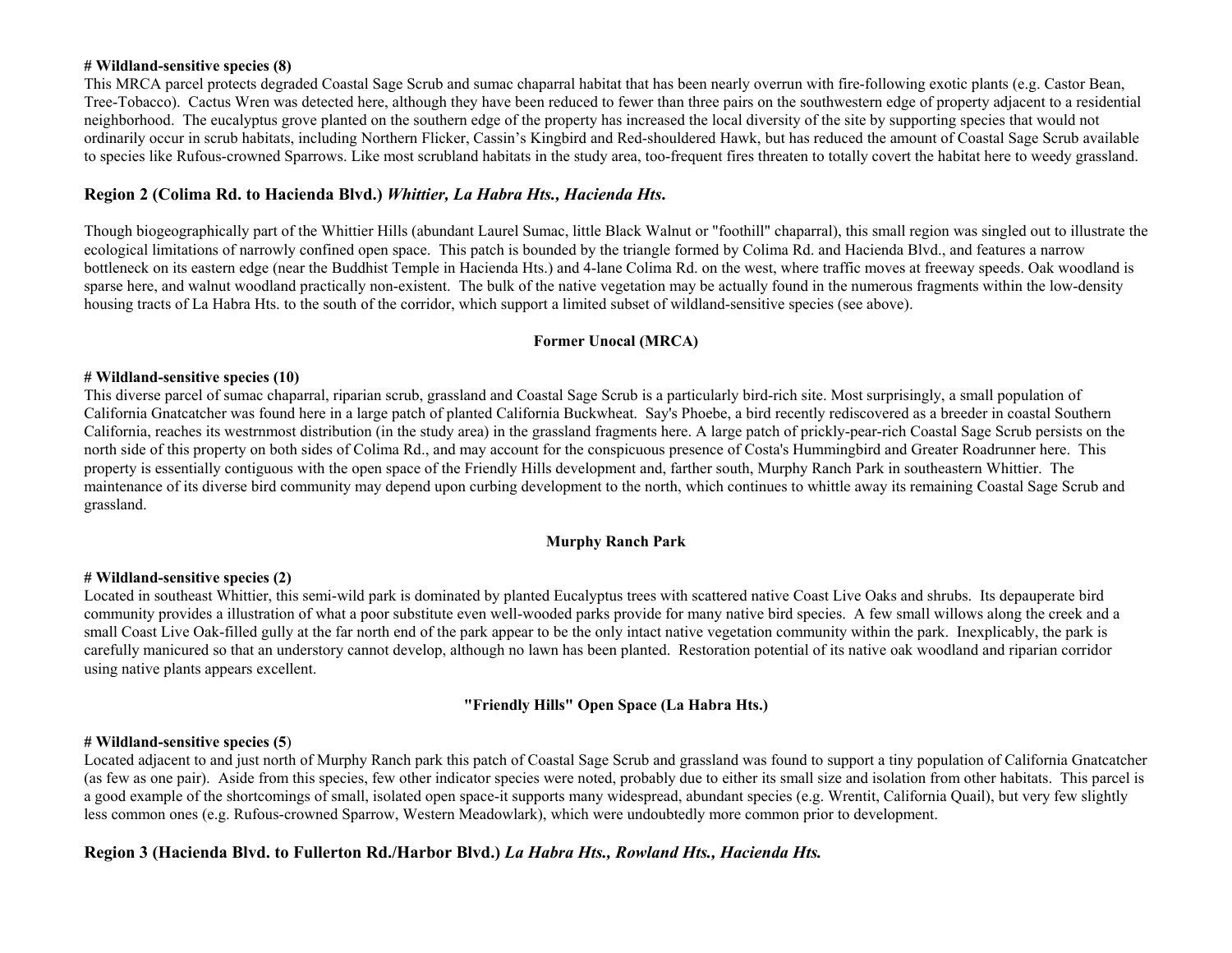The open space here is similarly narrowly confined between the suburbs of La Habra and Hacienda Hts., except for the block comprised of Schabarum Park/Powder Cyn. The older (1960's) suburbs to the south of the corridor have retained patches of original oak-walnut woodland and scrub habitats as well as orchard remnants (incl. giant eucalyptus). Consequently, they support a limited number of non-urban species such as House Wren, Pacific-slope Flycatcher, Bullock's Oriole). To the north, the newer tract home neighborhoods are comparatively devoid of native birds.

The wildland portions of Region 3 marks an east-west transition zone of the study area, most apparent in the vegetation composition of the woodland and scrub communities. Southern California Black Walnut, a tree endemic to the L.A. Basin, is dominant in the chaparral and woodland in the eastern portion of Region 3, but practically absent further west. Several chaparral plants also appear in here, especially within Powder Canyon, that are more widespread to the east, discussed below. Finally, several wildland-sensitive birds (see below) that are scarce in Region 1 were found to be fairly common east of here, particularly grassland and Coastal Sage Scrub species.

# **Powder Canyon (MRCA)/Schabarum Park**

# **# Wildland-sensitive species (15)**

Powder Cyn. preserves the westernmost extensive stand of Southern California Black Walnut Woodland in the study area, as well a large Coast Live Oak woodland (that of the Whittier Hills is highly fragmented). Numerous chaparral shrubs, incl. Chaparral Honeysuckle and Holly-leaf Redberry become much less common in Puente Hills chaparral west of here, suggesting that this site represents a significant east-west biogeographical boundary in the study area.

Perhaps the most striking differences between this area and that to the west lie in their grassland birds. All four of the grassland indicator species breed on grassy slopes on the southeast portion of Powder Canyon, but are practically absent as breeders in grassland to the west. Several other open-country species, such as Say's Phoebe, are common here and highly localized further west. The habitats seem to be ecologically contiguous with the more extensive open space east of Fullerton Rd., although recent development along Harbor Blvd. has all but eliminated this link.

One of the few patches of Coastal Sage Scrub in the Region may be found on the northwest comer of Schabarum Park, near the southern terminus of Azusa Blvd., which supports a population of Cactus Wren and Costa's Hummingbird. Several pairs of Western Bluebird breed in Western Sycamores in Schabarum, Park, which makes it the farthest-west breeding location for this species in the Puente Hills. Interestingly, the riparian corridor through Schabarum Park was found to harbor several sensitive riparian bird species. Two territorial Yellow-breasted Chat were found in 1997, and surveys in 1998 revealed several singing Warbling Vireo and a singing Least Bell's Vireo, the latter probably a migrant. While the habitat is currently too sparse for all of these species (it is mowed and cleared regularly by the park crew), the simple fact that they were present in June indicates that breeding is at least a possibility here. Every effortshould be taken to improve the management of this site for riparian species.

# **"Canyon Ranch" development (Hacienda Hts.)**

# **# Wildland-sensitive species (6)**

This parcel was first visited during this study in 1998, and was found to protect a small canyon with several ancient sycamores along the stream, as well as a fairly extensive Coast Live Oak woodland on its east-facing slope. While Hutton's Vireo was the only woodland wildland species found here, more surveys could turn up additional species.

# **Seirafi Property (La Habra Hts.)**

# **# Wildland-sensitive species (5)**

This small canyon with a decent patch of Coastal Sage Scrub near the intersection of Leucadia Dr. and Skyline Trail deserves mention, because it would be a logical addition to the corridoes protected, contiguous open space. Sizable populations of Cactus Wren and Rufous-crowned Sparrow were found here.

# **Region 4 (Fullerton Rd./Harbor Blvd. to 57 Fwy.)** *Rowland Hts., Diamond Bar, Brea*

**# Wildland-sensitive species (19)**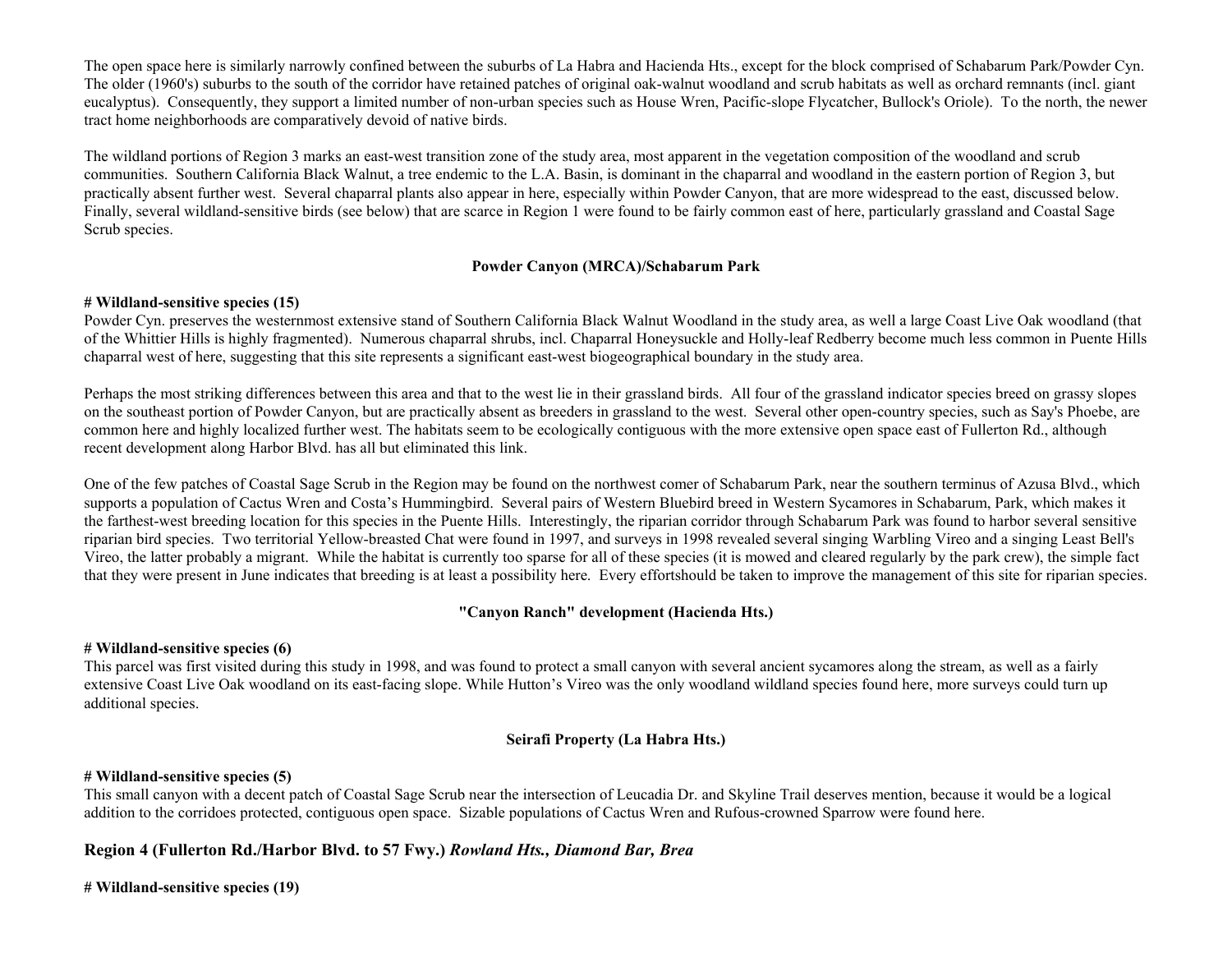Due to access problems surveying the Shell Property, which makes up the majority of the land in Region 3, we are only reporting on birds found in the designated open space to the north and south of the Shea housing development. This large patch of open space between Harbor Blvd. and the 57 Freeway is a gold mine of locally rare breeding species. Birds that are common in Region 3 that are either absent or scarce to the west include Grasshopper Sparrow, Lazuli Bunting, Say's Phoebe, Loggerhead Shrike, Lark Sparrow and Oak Titmouse. One of the largest Los Angeles-area population of Grasshopper Sparrow may be present here. Other species detected here worth mentioning include Bell's Sage Sparrow (only breeding season record for entire study area, with the nearest birds in Santa Ana and San Gabriel mtns.); Lesser Nighthawk and Golden Eagle, both of which are extremely scarce in the Puente-Chino Hills, though more numerous elsewhere in southern California. The eagles (adult and immature observed) probably wandered over from a known nest site within Chino Hills State Park.

The creek just south of Shea Development supports a severely-degraded riparian zone, heavily-grazed Coastal Sage Scrub, and intact Black Walnut Woodland, the latter located just east of Harbor Blvd. This area was found to have strong populations of several uncommon species (e.g. Lazuli Bunting) and is therefore of conservation interest. It is likely that habitats on the Shell property to the south and east feature a similar array of wildland species, including California Gnatcatcher (which persists just southeast of here on Torch property in the City of Brea). Additionally, much of the topography in this Region is flat and will undoubtedly be developed quickly if not protected.

Several private development holdings (incl. Ridgemoore, Southpointe) support excellent but critically-threatened examples of mature Coast Live Oak woodland, with some giant, 100+ year-old trees (visible from Pathfinder Rd.). It is possible that the presence of these woodlands may be vital in sustaining the woodland bird community west of the 57 Fwy., since several woodland-dwelling wildland species become rare west of here. These woodlands will almost certainly be destroyed soon unless protected immediately.

# **Region 5 (57 Fwy. east to San Bernardino Co. line)** *Brea, Yorba Linda; Los Angeles and Orange Co.*

Due to access problems in Diamond Bar, Firestone Boy Scout Reserve, and various private holdings (e.g. Shell property), we are reporting only on surveys conducted along a narrow strip in the southwestern portion of this region (Torch and Monterey Resources property), as well as scattered holdings in Yorba Linda to the east. Despite this restriction and based upon our findings during 1997 and 1998, Region 4 may have more sensitive species than any other in the study area. The Coastal Sage Scrub here is

particularly extensive and floristically diverse (e.g. with Yerba Santa), though critically threatened by development.

# **Torch Property**

# **# Wildland-sensitive species (13)**

Like the former Chevron property in Whittier, the Torch land has been degraded by years of oil extraction. However, Torch supports a surprisingly intact riparian and Coastal Sage Scrub bird community that Chevron may never see. Several calling California Gnatcatchers were detected adjacent to Wildcat Dr., just east of the 57 Fwy. (where recent development has no doubt destroyed large amounts of Gnatcatcher habitat), and additional birds may be present elsewhere in the area. The riparian woodland along Tonner Cyn. begins near Brea Cyn. Rd. and greatly improves to the east, where it most of the riparian and woodland indicator species were found. Just east of the Torch property line, Firestone Boy Scout Reserve supports a stand of mature sycamore trees above a dense willow forest, which could not be surveyed during this study. We are confident that this area supports several indicator species, as well as scarce breeders such as Western Wood-Pewee and Warbling Vireo.

# **Monterey Resources Property**

#### **# Wildland-sensitive species (5)**

This parcel is similar to the adjoining Torch property in its level of disturbance, but lacks both the riparian habitats as well as extensive Coastal Sage Scrub vegetation. Much of the latter was apparently destroyed when the lower (southern) portion was graded, and now sumac chaparral dominates the remaining vegetation. Native woodland was probably never present here, though extensive further east up Carbon Canyon. The habitat on the adjacent Orange Co. landfill property appears similar to that on Monterey Resources land, but with much more extensive Coastal Sage Scrub, particularly cactus-dominated scrub. Several Cactus Wren were heard from the entrance road, and while no fieldwork was conducted on landfill property during this study, a representative we spoke with in 1997 informed us that California Gnatcatchers had been recorded on the property during previous surveys.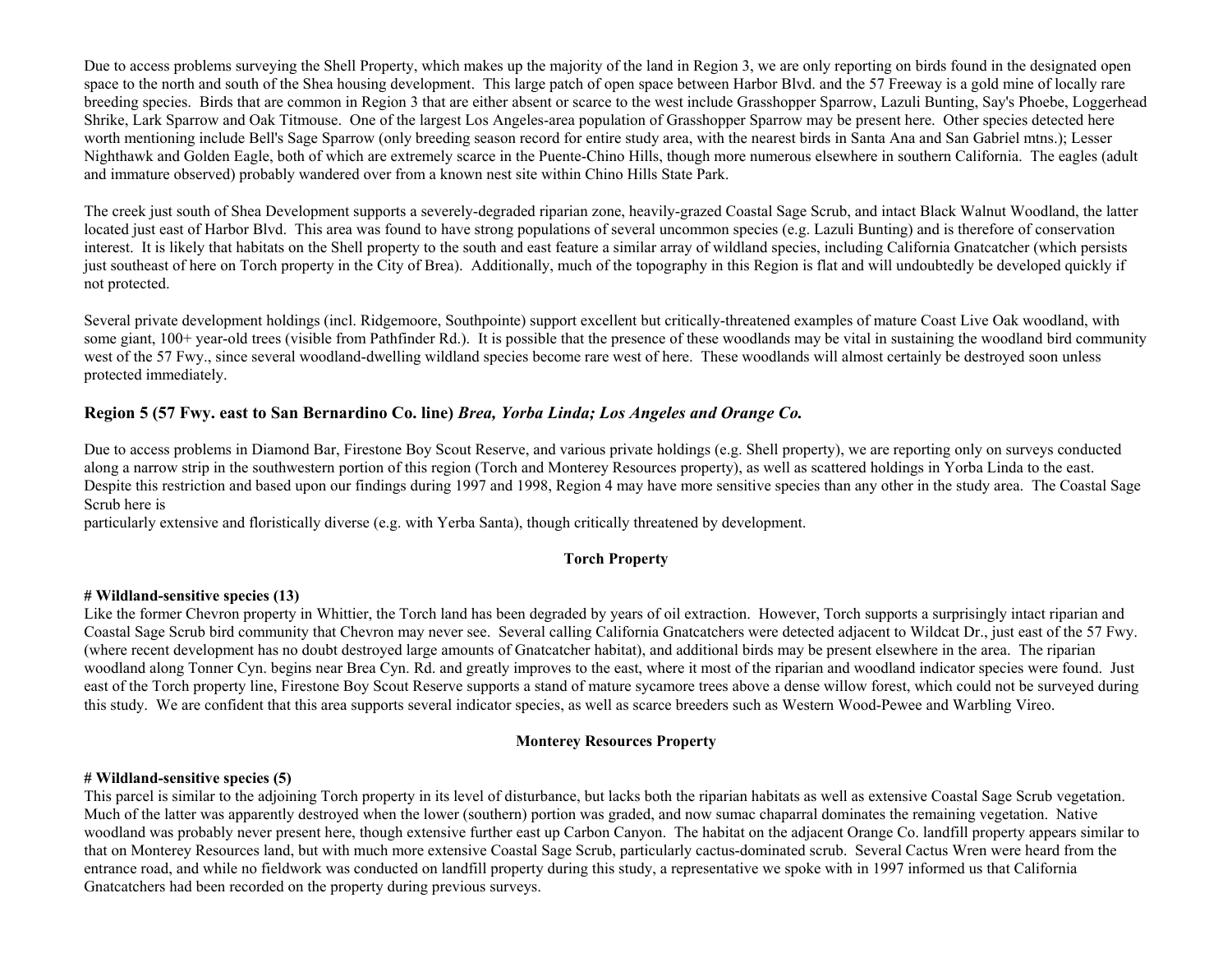## **Carbon Canyon Regional Park**

#### **# Wildland-sensitive species (16)**

One of the finest examples of riparian habitat in the entire study area may be found within this park. It features extensive willow forest with one of the two populations of Least Bell's Vireo in the study area; the other being along the Santa Ana River near Prado Dam. Other scarce riparian species believed to breed at the park include Yellow Warbler, Warbling Vireo, and Swainson's Thrush. A family of California Gnatcatchers was located in Coastal Sage Scrub on the south side of the park during 1997 fieldwork, suggesting that this species may still have a send-contiguous range from the Torch Property east through northwestern Yorba Linda. Finally, one of the two remaining populations of Common Ground-Dove in the study area persists in the lemon groves adjacent to this park.

## **Chino Hills State Park, "Olinda Annex"**

#### **# Wildland-sensitive species (10)**

This section of Chino Hills State Park protects a variety of habitats (except riparian), but is dominated by mixed walnut and sumac chaparral. A small amount of Coast Live Oak woodland exists at the far northern edge of this site, contiguous with the spectacular oak woodland on the Firestone Boy Scout Reservation. It appears to be currently well protected by the park.

## **Vic. Fairmont Blvd. (Yorba Linda)**

#### **# Wildland-sensitive species (8)**

These contiguous properties support what may be the largest population of California Gnatcatcher in the study area. Several birds were detected adjacent to Fairmont Blvd. in western Yorba Linda in habitat that is contiguous for several miles to the west. All Coastal Sage Scrub indicator species were also found to be encouragingly numerous in this area, which may support the finest example of intact Coastal Sage Scrub in the entire study area, with little exotic grassland and few roads cutting through the habitat. This site is critically threatened by development (G. Hund, pers, comm.).

#### **Wells Fargo Bank and vie. (Orange Co.)**

#### **# Wildland-sensitive species (13)**

Access here was very difficult due to steep terrain and few trails, but peripheral surveys suggest that this is a diverse, rich area of Coastal Sage Scrub and grassland. With the exception of California Gnatcatcher, which may be present but just elusive, several wildland species of these habitats were common, including Grasshopper Sparrow, Cactus Wren, Western Meadowlark, and Costa's Hummingbird. Northern Harrier was observed both in 1997 and 1998 along Wire Springs Rd. leading in to Chino Hills State Park, so may nest locally. The Coastal Sage Scrub along Wire Springs Rd. was not found to support California Gnatcatchers, but did harbor (at least in 1997) a small colony of Black-chinned Sparrow, a foothill chaparral species that was otherwise undetected in the study area.

#### **Featherly Regional Park (Yorba Linda)**

#### **# Wildland-sensitive species (8)**

We elected to only visit this park twice during the study, since its resources are presumably well protected. While the woodland and riparian habitat along the Santa Ana River in this area will probably not see much more development, is serious threatened by Arundo donax, the "giant reed", which has nearly choked-out all riparian growth along this stretch of the river. Arundo removal, combined with Brown-headed Cowbird trapping, should result in a strong rebound of the riparian species here, particularly Yellow Warbler and Least Bell's Vireo.

# **Region 6 (San Bernardino and Riverside Co.)** *City of Chino Hills; San Bernardino County*

Region 5 is currently undergoing the most rampant transformation to urban development anywhere in the study area, particularly within the City of Chino Hills. Unless habitat acquisition occurs quickly, much of its biodiversity will simply be lost. All records are from visual and audial surveys conducted along public roads. While the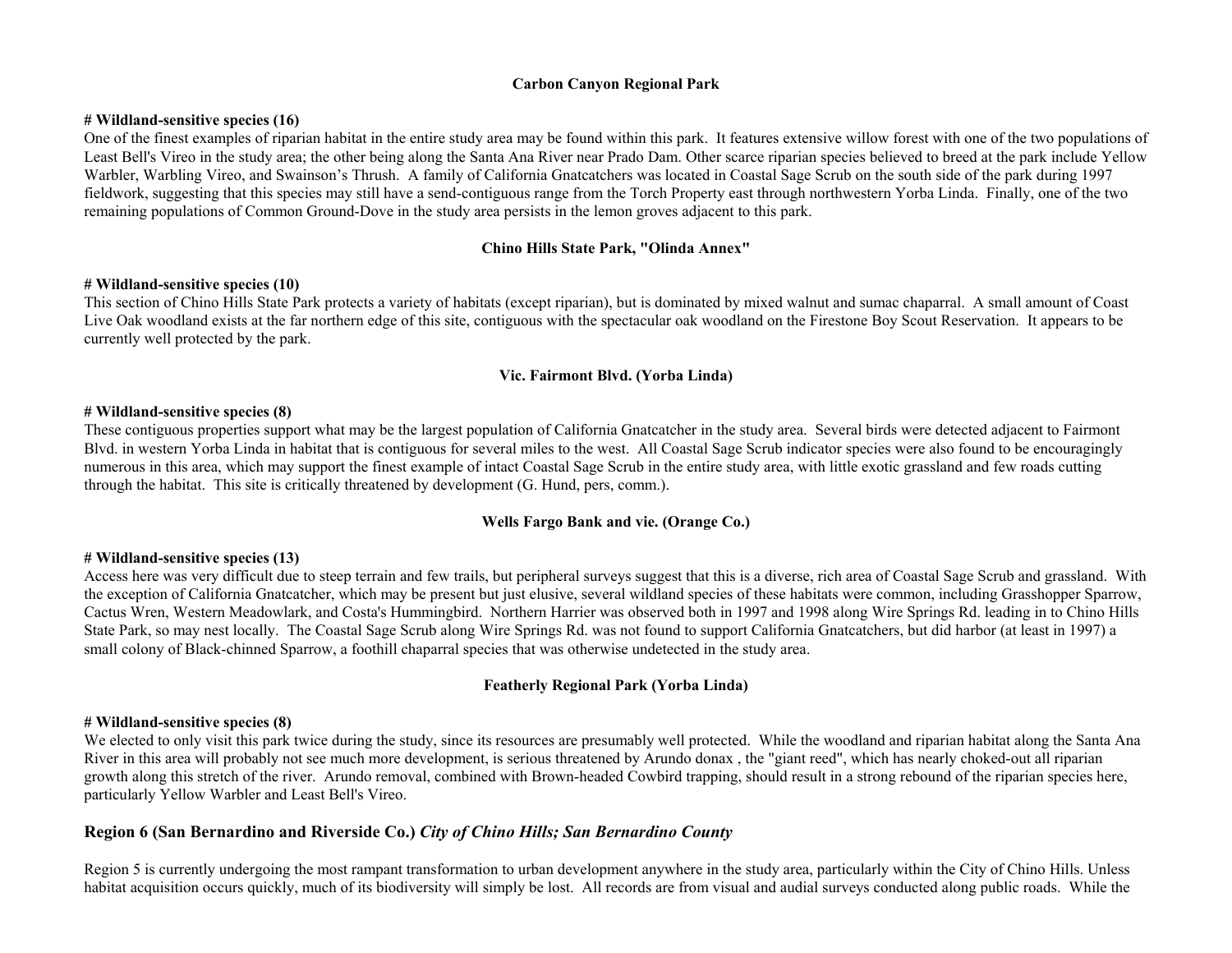open space of the upper portions of Tonner and Soquel canyons could not be surveyed thoroughly because of lack of access, it is clear that these canyons are storehouses of avian diversity in Region 5.

#### **City of Chino Hills, north (60 Fwy. south to Chino Ave. and Eucalyptus Ave.)**

## **# Wildland-sensitive species (20)**

The habitat patches in this region were surveyed from the numerous public roads in the area, which provided fairly good access. Evidence of species decline was noted in the virtual absence of some of the same birds that are common in more intact open space to the south and west, particularly oak woodland species like Hutton's Vireo, Oak Titmouse, and Lark Sparrow. As expected, most of the grassland bird diversity was confined to the largest habitat patches and along the extensive open space of Upper Tonner Cyn., and along English Rd., a soon-to-be-developed patch of flat pastureland east of Chino Hills Parkway. The largest population of Loggerhead Shrike in the study.area occurs along English Rd. may also include the most significant riparian habitats in the region, with summering Yellow Warbler and Warbling Vireo on territory during the surnmer of 1998. Finally English Rd. may provide the last reasonable habitat for Burrowing Owl in the region, an open-country species that was totally extirpated from the Puente-Chino Hills in the early 1990's.

# **Upper Carbon Canyon (San Bernardino Co., incl. City of Chino Hills)**

# **# Wildland-sensitive species (22)**

Most of this region was inaccessible to our surveys. While many wildland species of the study area were found to be present here, the explosion of development along Carbon Canyon Rd. should result in the extirpation of many of these birds within the boundaries City of Chino Hills, particularly if Upper Tonner Canyon is opened for development or a reservoir project, as has been rumored (C. Schlotterbeck, pers.comm.) Extensive Coast Live Oak woodland and grassland remains here, but the exact extent of riparian habitats was not learned due to access problems. Coastal Sage Scrub is scarce, probably naturally replaced by chaparral in this area due to cooler nights and higher rainfall than points south and east.

The recent extension of Grand Ave. to connect Diamond Bar with City of Chino Hills cut directly across what is arguably the most significant wetland in the entire Puente-Chino Hills. This freshwater marsh, which includes a stock pond called "Arnold Reservoir" on most maps, supports an active breeding colony of Tricolored Blackbird, one of only a handful left in the Los Angeles Basin. At least one pair of Northern Harrier also nests in the vicinity, and Golden Eagle is regularly seen foraging in this area (B. Daniels, pers. comm.). Least Bittern may also be present in this marsh, but access to survey thoroughly was denied. This combination of open grassland adjacent to a natural freshwater marsh is now extremely rare in southern California, and is poorly reproduced by modem reservoir construction.

# **Chino Hills State Park (San BernardinolOrangelRiverside Co.)**

#### **# Wildland-sensitive species (24)**

Because its resources are well-protected, I will not discuss Region 6 here, except to say that it protects representatives of all of the major habitats types in the study area, with nearly all wildland-sensitive species present. Habitats east of Chino Hills State Park were not surveyed due to access problems, but they probably protect a similar array of species as found in the park.

# **Acknowledgments**

We would like to first thank the staff of the Mountains Recreation and Conservation Authority, in particular A. Gullo and A. Lethbridge for providing the funding and the logistical support for the project. C. Swift of Whittier College graciously provided aerial photos and vegetation maps. M. San Miguel, N. Landes, N. Storms, I Schmitt and C. Campbell assisted in fieldwork. M. Wimer of the Los Angeles County Breeding Bird Atlas generously provided us with breeding records, and S. Breaux, C. Campbell, B. Daniels, D. Guthrie, F. Hayes, M. Long, I Pike, L. Schmahl and J. Schmitt contributed unpublished field notes and recollections concerning bird distribution in the study area. K. Garrett, R. Minnich and M. Patten offered lucid conversation on biogeography of the study area, and R. Minnich provided helpful comments on earlier drafts. G. Hund of California Department of Parks and Recreation and C. Schlotterbeck kept us apprised of local conservation issues. M. Long of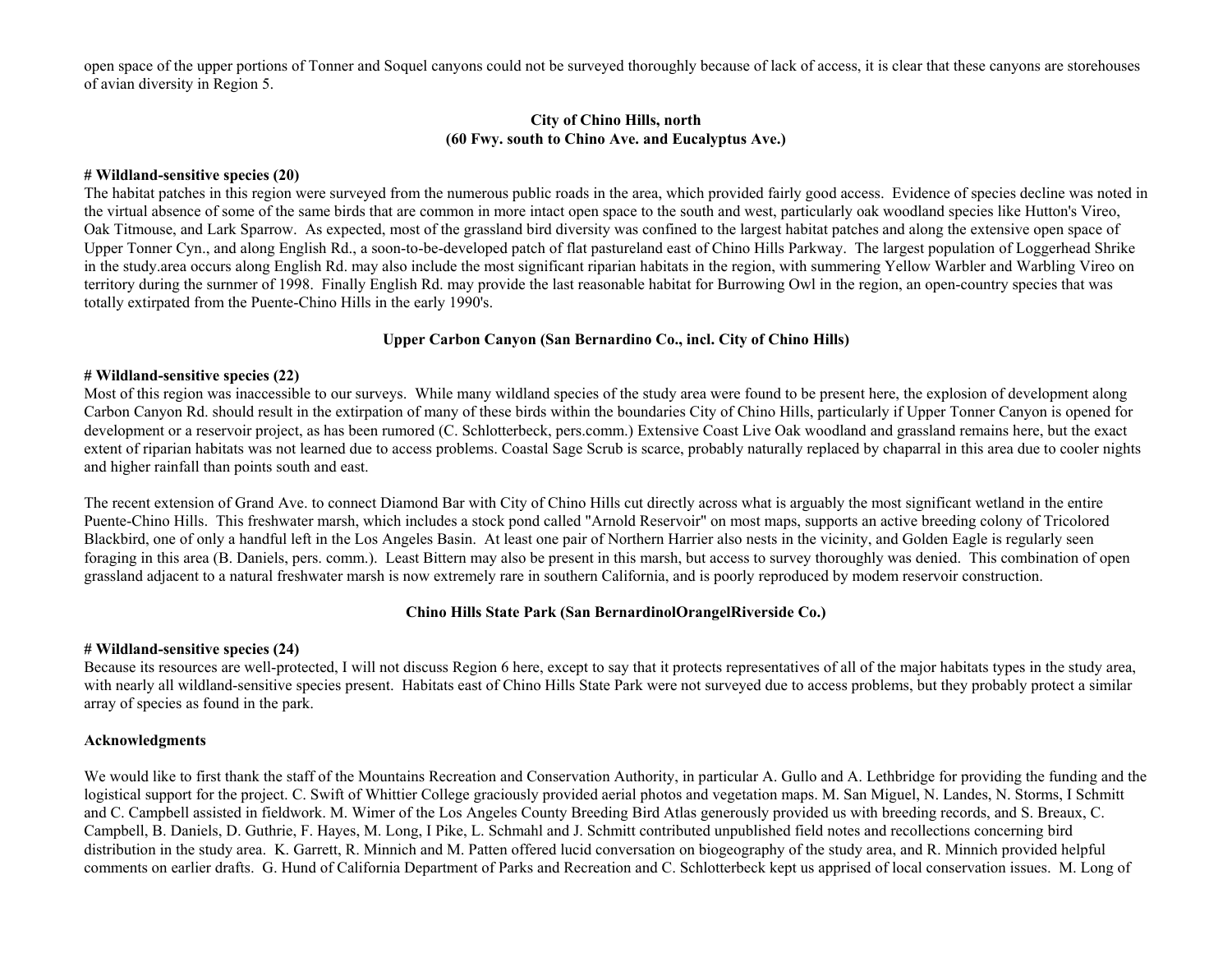Eaton Canyon Nature Center and A. Sanders of UC Riverside Herbarium assisted greatly in plant identification and biogeographical insight. Finally, accommodating staff at both Torch Operating Company and Monterey Resources in Brea greatly facilitated fieldwork on their properties.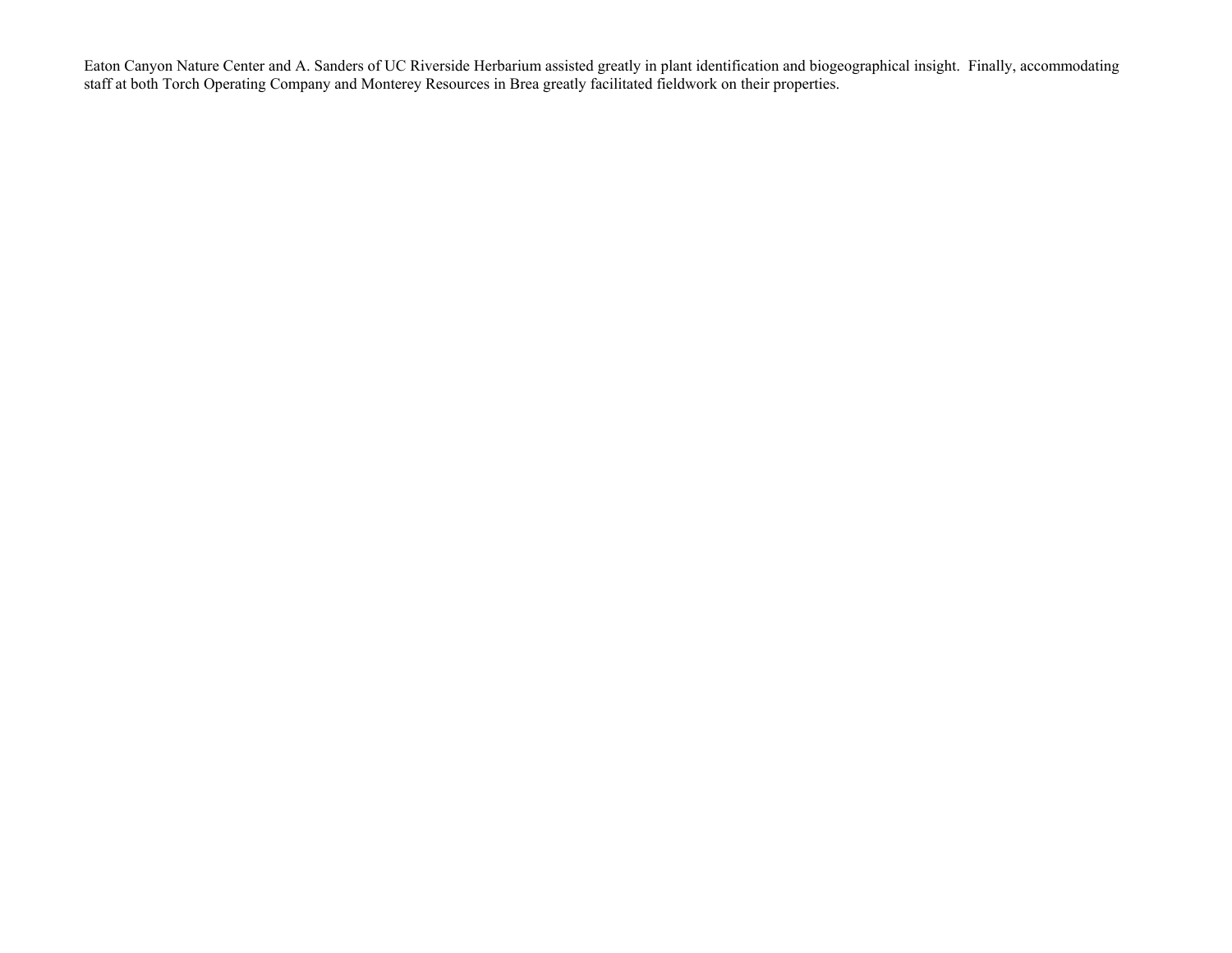#### **References**

Alberts, A.C., A.D. Richman, D. Tran, R. Sauvajot, C. McCalvin, and D. T. Bolger. 1993. Effects of habitat fragmentation on native and exotic plants in southern California coastal scrub. Pp. 103110 in: Interface between Ecology and Land Development in California, J.E. Keely, ed. Southern California Academy of Sciences, Los Angeles.

Bailey, E.A., and P.J. Mock 1998. Dispersal capability of the California Gnatcatcher: a landscape analysis of distribution data. Western Birds 29(4):351-360. Beier, P. 1996. Metapopulation models, tenacious tracking, and cougar conservation. Pp. 293-320 in: McCullough, D., ed. Metapopulations and Wildlife Conservation.

Island Press.

Bolger, D.T., T.A. Scott, and J.T. Rotenberry. 1997. Breeding bird abundance in an urbanizing landscape in coastal southern California. Conservation Biology 11(2): 406-421.

Emlen, J.T. 1971. Population densities of birds derived from transect counts. Auk 88:323-342.

Gallagher, S.R. 1997. Orange County, California Atlas ofBreeding Birds. Sea and Sage Audubon Press, -- Irvine, CA. 264 pp., maps.

Garrett K. and J. Dunn. Birds of Southern California: Status and Distribution. 198 1. Los Angeles Audubon Society. The Artisan Press. 408 pp., maps.

Grinnell, J. 1898. Birds ofthe Pacific slope ofLosAngeles County. Pasadena Academy of Sciences, Publ. No. 11.

Grinnell, J. and A.H. Miller. 1944. The Distribution of the Birds of California. Pacific Coast Avifauna No. 27, Berkeley, CA.

 Malanson, G.P. and J.F. O'Leary. 1977. The Coastal Sage Scrub-chaparral boundary and response to global climatic change. Pp. 203-225 in: Barbour, M.G. and J. Major, eds. Terrestrial Vegetation of California.

Ralph C.J., S. Droege and J.R. Sauer. 1995. Managing and monitoring birds using point counts: standards and applications. Pp. 161-170 in: C.J. Ralph, S. Droege and J.R. Sauer, tech. eds. Monitoring Bird Populations by Point Counts. Gen. Tech. Rep. PSW-G'IR-149. Albany, CA: Pacific Southwest Research Station. Forest Service, U.S. Dept. of Agriculture.

Soulé, M.E., D.T. Bolger, A.C. Alberts, J. Wright M. Sd'rice and S. Hill. 1988. Reconstructed dynamics of rapid extinctions of chaparral-requiring birds in urban habitat islands. Conservation Biology 2:75-92.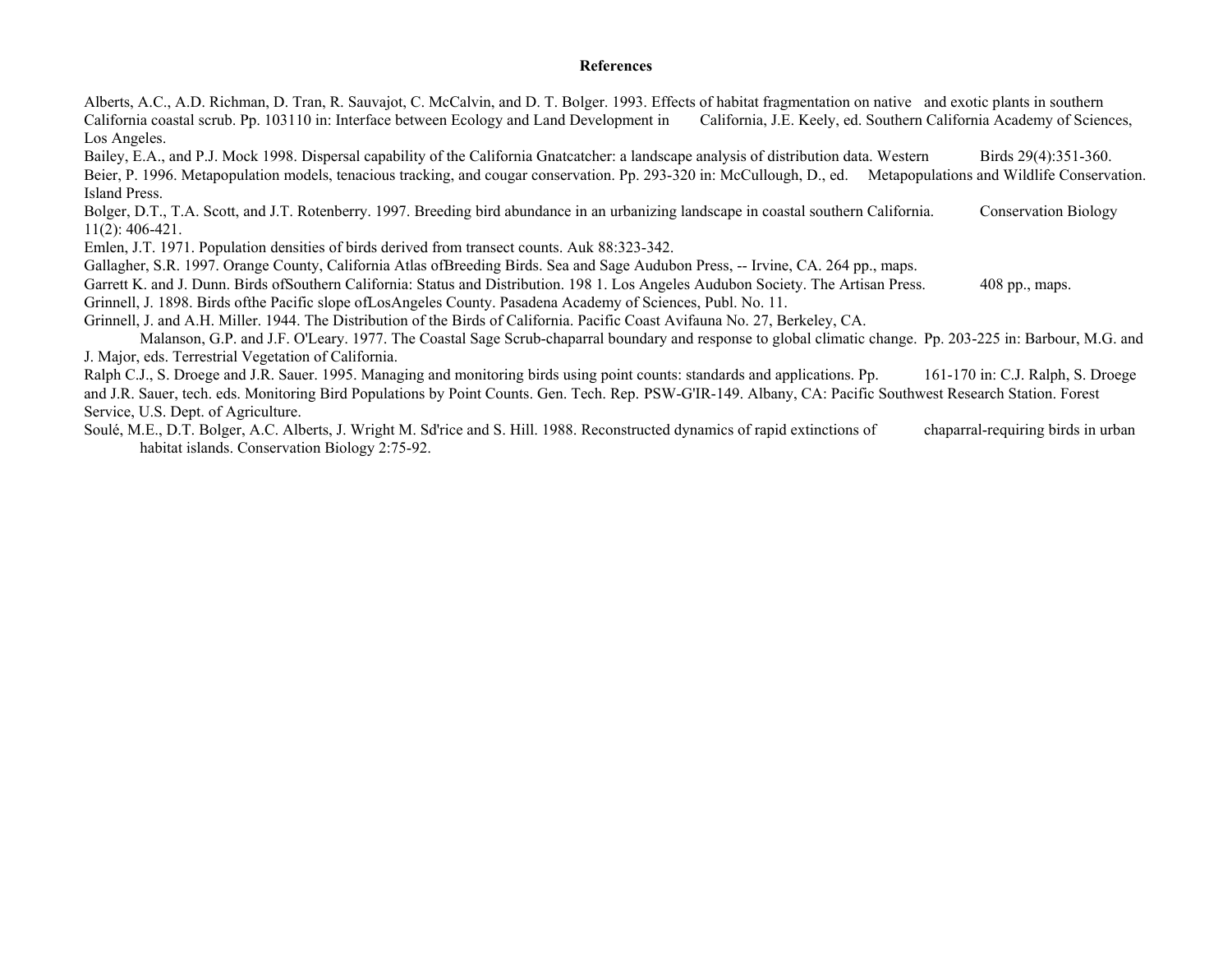See Map 1 for locations Appendix A. Wildland-Scnsitive Species of the Puente-Chino Hills (see Appendix B for abbreviations)

|          |                |                              | Riparian<br><b>Species</b> |                     |             |      | Woodland<br>Species       |                           |                           |                           | <b>Species</b>            | Coastal Sage Scrub |             |             |                          | Chapar I Species |             |             |
|----------|----------------|------------------------------|----------------------------|---------------------|-------------|------|---------------------------|---------------------------|---------------------------|---------------------------|---------------------------|--------------------|-------------|-------------|--------------------------|------------------|-------------|-------------|
| Region 1 | la             | Sycamore Cyn.                | X                          | YBCH YEWA WAVI<br>Χ | Χ           | LBVI | <b>HUVI</b><br>X          | NOFL OATI<br>X            |                           | X                         | Χ                         | WWPE RCSP GRRO     | X           | CCWR CAGN   | CAQU WREN CATH COHU<br>Χ | X                | X           |             |
|          | 1b             | Turnbull Cyn.                | X                          |                     |             |      | X                         | X                         |                           |                           | X                         |                    |             |             | Χ                        | Χ                | X           |             |
|          | 1c             | L.A. C ation                 | X                          |                     |             |      |                           |                           |                           |                           | $\mathbf X$               | $\mathbf X$        | $\mathbf X$ |             | X                        | X                | $\mathbf X$ | X           |
|          | 1d             | Rose Hills Mem. Park         |                            |                     |             |      |                           |                           |                           |                           |                           |                    |             |             | X                        | X                | $\mathbf X$ |             |
|          | le             | Hellman Park                 |                            |                     |             |      |                           |                           |                           |                           | X                         | X                  | X           |             | X                        | X                | X           |             |
|          | 1f             | FormerChevron                |                            |                     |             |      |                           | X                         |                           |                           | X                         | X                  | X           |             | X                        | X                | X           | X           |
| Region 2 | 2a             | Former Unocal                |                            |                     |             |      |                           |                           |                           |                           | X                         | $\mathbf X$        | X           | $\mathbf X$ | $\mathbf X$              | $\mathbf X$      | X           | $\mathbf X$ |
|          | 2 <sub>b</sub> | Murphy Ranch Park            |                            |                     |             |      | X                         |                           |                           |                           |                           |                    |             |             | $\mathbf X$              |                  |             |             |
|          | 2c             | Friendly Hills Estates       |                            |                     |             |      |                           |                           |                           |                           |                           |                    |             | X           | X                        | $\mathbf X$      | $\mathbf X$ |             |
| Region 3 | 3a             | Powder Cyn.                  | $\mathbf{X}$               |                     | X           |      | X                         | X                         |                           |                           | X                         | $\mathbf X$        | X           |             | X                        | X                | X           | X           |
|          | 3 <sub>b</sub> | Canyon Ranch                 |                            |                     |             |      | $\mathbf X$               |                           |                           |                           | $\mathbf X$               |                    |             |             | $\mathbf X$              | $\mathbf X$      | $\mathbf X$ | X           |
|          | 3c             | Serafi Property              |                            |                     |             |      |                           |                           |                           |                           | X                         |                    | X           |             | X                        | X                | $\mathbf X$ |             |
| Region 4 | 4a             | Shell w. of 57 Fwy.          |                            |                     |             |      | X                         | X                         | X                         | X                         | $\boldsymbol{\mathrm{X}}$ | X                  | X           |             | $\mathbf X$              | $\mathbf X$      | $\mathbf X$ | $\mathbf X$ |
| Region 5 | 5a             | Torch                        | $\mathbf{X}$               | X                   |             |      | X                         | $\boldsymbol{\mathrm{X}}$ | X                         |                           | X                         | $\mathbf X$        | Χ           | X           | X                        | X                | X           |             |
|          | 5b             | Monterey Resources           |                            |                     |             |      |                           |                           |                           |                           | X                         | X                  | X           |             | X                        | X                | $\mathbf X$ |             |
|          | 5c             | Carbon Cyn. Reg. Park        | X                          | X                   | $\mathbf X$ | X    | $\mathbf X$               | $\mathbf X$               | X                         | X                         |                           | X                  | X           | X           | X                        | X                | X           | X           |
|          | 5d             | Olinda Annex, CHSP           |                            |                     |             |      |                           | X                         | X                         |                           | X                         | $\mathbf X$        | $\mathbf X$ |             | X                        | X                | X           | $\mathbf X$ |
|          | 5e             | Fairmont Blvd.               |                            |                     |             |      |                           |                           |                           |                           | X                         | X                  | X           | X           | X                        | X                | $\mathbf X$ | X           |
|          | 5f             | Wells Fargo                  |                            |                     |             |      |                           |                           |                           |                           | $\mathbf X$               | $\mathbf X$        | $\mathbf X$ |             | X                        | X                | $\mathbf X$ | $\mathbf X$ |
|          | 5g             | Ch. Hills S.P. (ORA Co.)     | $\mathbf X$                |                     | $\mathbf X$ |      | X                         | X                         | $\mathbf X$               | X                         | X                         | $\mathbf X$        | $\mathbf X$ |             | X                        | X                | $\mathbf X$ | $\mathbf X$ |
|          | 5h             | Featherly Reg. Park          | $\gamma$                   | X                   | X           |      |                           | $\overline{?}$            | X                         |                           |                           |                    |             |             | X                        | X                | X           |             |
| Region 6 | 6a             | City of Ch. Hills, north     | X                          | Χ                   | $\mathbf X$ |      |                           | X                         |                           |                           | X                         | X                  | Χ           |             | Χ                        | X                | X           | X           |
|          | 6b             | Upper Carbon Cyn.            | $\mathbf X$                | $\mathbf X$         | X           |      | Χ                         | $\mathbf X$               | X                         | Χ                         | $\boldsymbol{\mathrm{X}}$ | $\mathbf X$        | $\mathbf X$ |             | $\mathbf X$              | $\mathbf X$      | X           | $\mathbf X$ |
|          | 6c             | Ch. Hills S.P. (SBD/RIV Co.) | X                          | X                   | X           | X    | $\boldsymbol{\mathrm{X}}$ | $\boldsymbol{\mathrm{X}}$ | $\boldsymbol{\mathrm{X}}$ | $\boldsymbol{\mathrm{X}}$ | X                         | X                  | X           |             | X                        | $\mathbf X$      | $\mathbf X$ | X           |

Page 1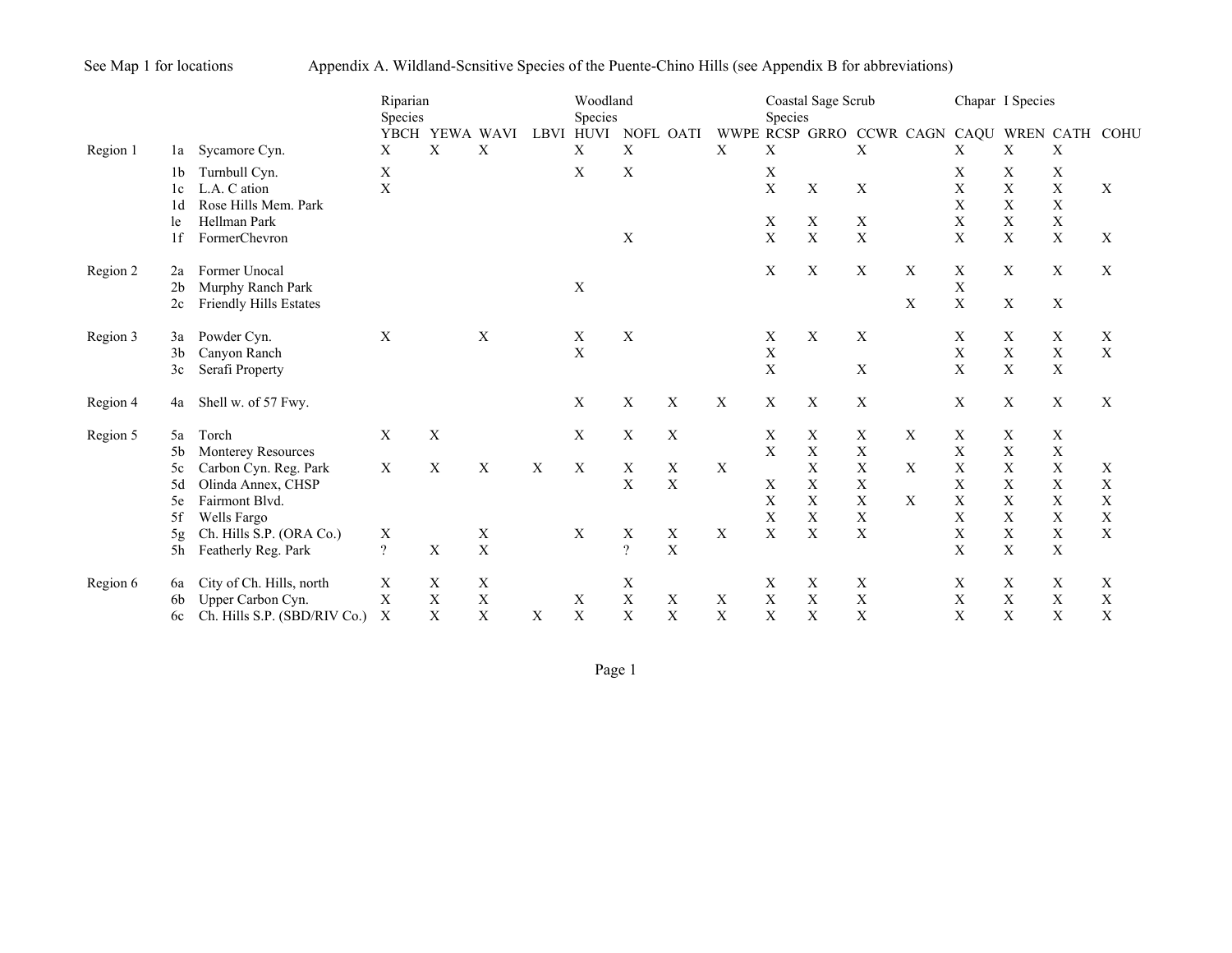See Map 1 for locations Appendix A. Wildiand-Sensitive Species of tile Puente-Chino Hills (see Appendix B for abbreviations)

|          |                |                              | <b>Grassland Species</b> |                         |                         |                         | Rare        |                         | Species (various habitats) |             |           |                         |                               |                         |   |   |
|----------|----------------|------------------------------|--------------------------|-------------------------|-------------------------|-------------------------|-------------|-------------------------|----------------------------|-------------|-----------|-------------------------|-------------------------------|-------------------------|---|---|
|          |                |                              | WEIVIE BLGR GRSP         |                         |                         | <b>WTKI</b>             | <b>LOSH</b> | <b>HOLA</b>             | <b>COGD</b>                | <b>BCSP</b> |           |                         | NOHA TRBL CNWR GOEA PRFA BSSP |                         |   |   |
| Region 1 | la             | Sycamore Cyn.                |                          | X                       |                         |                         |             |                         |                            |             |           |                         |                               |                         |   |   |
|          | 1 <sub>b</sub> | Turnbull Cyn                 |                          | X                       |                         |                         |             |                         |                            |             |           |                         |                               |                         |   |   |
|          | 1c             | L.A. Co. Sanitation          |                          | X                       |                         |                         |             |                         |                            |             |           |                         |                               |                         |   |   |
|          | ld             | Rose Hills Mem. Park         | $\overline{\mathrm{X}}$  | $\overline{\mathrm{X}}$ |                         |                         | X           |                         |                            |             |           |                         |                               |                         |   |   |
|          | le             | Hellman Park                 |                          | $\overline{\mathrm{X}}$ |                         |                         |             |                         |                            |             |           |                         |                               |                         |   |   |
|          | lf             | Former Chevron               |                          |                         |                         |                         |             |                         |                            |             |           |                         |                               |                         |   |   |
|          |                |                              |                          |                         |                         |                         |             |                         |                            |             |           |                         |                               |                         |   |   |
| Region 2 | 2a             | Former Unocal                |                          | X                       |                         |                         | X           |                         |                            |             |           |                         |                               |                         |   |   |
|          | 2 <sub>b</sub> | Murphy Ranch Park            |                          |                         |                         |                         |             |                         |                            |             |           |                         |                               |                         |   |   |
|          | 2c             | Friendly Hills Estates       |                          |                         |                         |                         |             |                         |                            |             |           |                         |                               |                         |   |   |
| Region 3 | 3a             | Powder Cyn.                  | X                        | X                       | $\overline{\text{X}}$   | X                       |             |                         |                            |             |           |                         |                               |                         |   |   |
|          | 3 <sub>b</sub> | Canyon Ranch                 |                          |                         |                         |                         |             |                         |                            |             |           |                         |                               |                         |   |   |
|          | 3c             | Serafi Property              |                          |                         |                         |                         |             |                         |                            |             |           |                         |                               |                         |   |   |
|          |                |                              |                          |                         |                         |                         |             |                         |                            |             |           |                         |                               |                         |   |   |
| Region 4 | $\overline{4}$ | Shell w. of 57 Fwy.          | X                        | X                       | $\overline{\text{X}}$   | X                       |             | X                       |                            |             |           |                         |                               | X                       | X | X |
|          |                |                              |                          |                         |                         |                         |             |                         |                            |             |           |                         |                               |                         |   |   |
| Region 5 | 5a             | Torch                        |                          | X                       |                         |                         |             |                         |                            |             |           |                         |                               |                         |   |   |
|          | 5 <sub>b</sub> | Monterey Resources           |                          |                         |                         |                         |             |                         |                            |             |           |                         |                               |                         |   |   |
|          | 5c             | Carbon Cyn. Reg. Park        |                          | X                       |                         |                         |             |                         | X                          |             |           |                         |                               |                         |   |   |
|          | 5d             | Olinda Annex, CHSP           |                          | $\overline{\mathrm{X}}$ |                         |                         |             |                         |                            |             |           |                         |                               |                         |   |   |
|          | 5e             | Fairmont Blvd.               |                          |                         |                         |                         |             |                         |                            |             |           |                         |                               |                         |   |   |
|          | 5f             | Wells Fargo                  | X                        | Х                       | X                       |                         | X           |                         |                            | X           |           |                         |                               |                         |   |   |
|          | 5g             | Ch. Hills S.P. (ORA Co.)     | $\overline{X}$           | $\overline{\mathrm{X}}$ | $\overline{X}$          | X                       | X           |                         |                            |             |           |                         | X                             | X                       |   |   |
|          | 5h             | Featherly Reg. Park          |                          | $\mathcal{O}$           |                         | $\overline{\mathrm{X}}$ |             |                         | X                          |             |           |                         |                               |                         |   |   |
|          |                |                              |                          |                         |                         |                         |             |                         |                            |             |           |                         |                               |                         |   |   |
| Region 6 | 6a             | City of Ch. Hills, north     | X                        | X                       | $\overline{\text{X}}$   | X                       | X           | $\overline{X}$          |                            |             | X         | X                       |                               | X                       |   |   |
|          | 6 <sub>b</sub> | Upper Carbon Cyn.            | $\overline{\mathrm{X}}$  | $\overline{\mathrm{X}}$ | $\overline{\text{X}}$   | $\overline{\mathrm{X}}$ | X           | $\overline{\mathrm{X}}$ |                            |             | $\bar{X}$ | $\overline{\mathrm{X}}$ |                               | $\overline{\mathrm{X}}$ |   |   |
|          | 6c             | Ch. Hills S.P. (SBD/RIV Co.) | $\overline{\mathbf{x}}$  | $\overline{\mathrm{X}}$ | $\overline{\mathrm{X}}$ | $\overline{\mathrm{X}}$ | X           |                         |                            |             | X         |                         |                               | $\overline{X}$          | X |   |

Page 2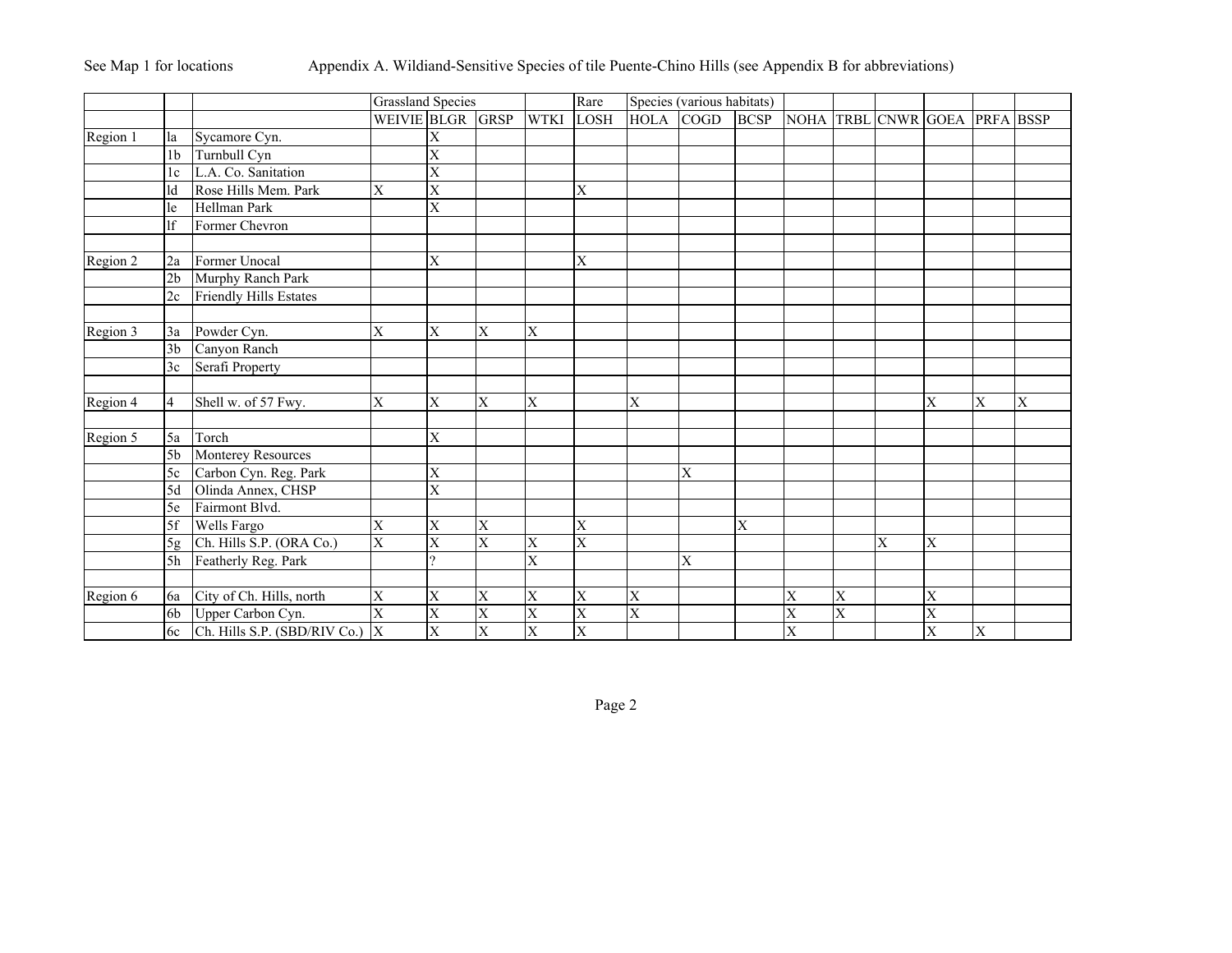Appendix B. Breeding birds of the Puente-Chino Hills; plants mentioned in the text

#### BIRDS

(Single asterisks indicate species recorded during study with no evidence of breeding) (Double asterisks indicate species not recorded but known to have bred recently)

| <b>English Name</b>       | <b>Latin Name</b>          | Abbrev.     |
|---------------------------|----------------------------|-------------|
| Pied-billed Grebe*        | Podilymbuspodiceps         |             |
| Double-cr. Cormorant*     | Phalacrocorax auritus      |             |
| Great Blue Heron*         | Ardea herodias             |             |
| Great Egret*              | A. albus                   |             |
| Snowy Egret*              | Egretta thula              |             |
| Green Heron*              | <b>Butorides virescens</b> |             |
| Black-cr. Night-Heron*    | Mycticorax nycticorax      |             |
| Mallard*                  | Anasplatyrhynchos          |             |
| Cinnamon Teal*            | A. cyanoptera              |             |
| Turkey Vulture*           | Cathartes aura             |             |
| White-tailed Kite         | Elanusleucurus             | WTKI        |
| Northern Harrier          | Circus cyaneus             | <b>NOHA</b> |
| Cooper's Hawk             | Accipiter cooperii         |             |
| Red-shouldered Hawk       | <b>Buteo lineatus</b>      |             |
| Red-tailed Hawk           | B. jamaicensis             |             |
| Golden Eagle              | Aquila chrysaetos          | <b>GOEA</b> |
| American Kestrel          | Falco sparverius           |             |
| Prairie Falcon            | F. mexicanus               | <b>PRFA</b> |
| California Quail          | Callipepla californica     | CAQU        |
| American Coot*            | Fulica americana           |             |
| Killdeer                  | Charadrius vociferus       |             |
| Spotted Sandpiper*        | Actitis macularia          |             |
| Rock Dove                 | Columba livia              |             |
| <b>Band-tailed Pigeon</b> | C. jasciata                |             |
| <b>Spotted Dove</b>       | Streptopelia chinensis     |             |
| Mourning Dove             | Zenaida macroura           |             |
| Common Ground-Dove        | Columbina passerina        | COGD        |
| Greater Roadrunner        | Geococcyx californianus    | <b>GRRO</b> |
| Barn Owl                  | Tyto alba                  |             |
| Western Screech-Owl       | Otus kennicottii           |             |
| Great-homed Owl           | Bubo virginianus           |             |
| Burrowing Owl**           | Athene cunicularia         |             |
| Lesser Nighthawk          | Chordeiles acutipennis     |             |
| Common Poorwill**         | Phalaenoptilus nuttallii   |             |
| White-throated Swift      | Aeronautes saxatalis       |             |
| Black-ch. Hummingbird     | Archilocus alexandri       |             |
| Anna's Hummingbird        | Calypte anna               |             |
| Costa's Hummingbird       | C. costae                  | COHU        |
| Allen's Hummingbird       | Selasphorus sasin          |             |
| Acorn Woodpecker          | Melanerpes formicivorus    |             |
| Nuttall's Woodpecker      | Picoides nuttallii         |             |
| Downy Woodpecker          | P. pubescens               |             |
| Northern Flicker          | Colaptes auratus           | NOFL        |
| Western Wood-Pewee        | Contopus sordidulus        | WWPE        |
| Willow Flycatcher*        | Empidonax traiiii          |             |
| Pacific-slope Flycatcher  | E. difficilis              |             |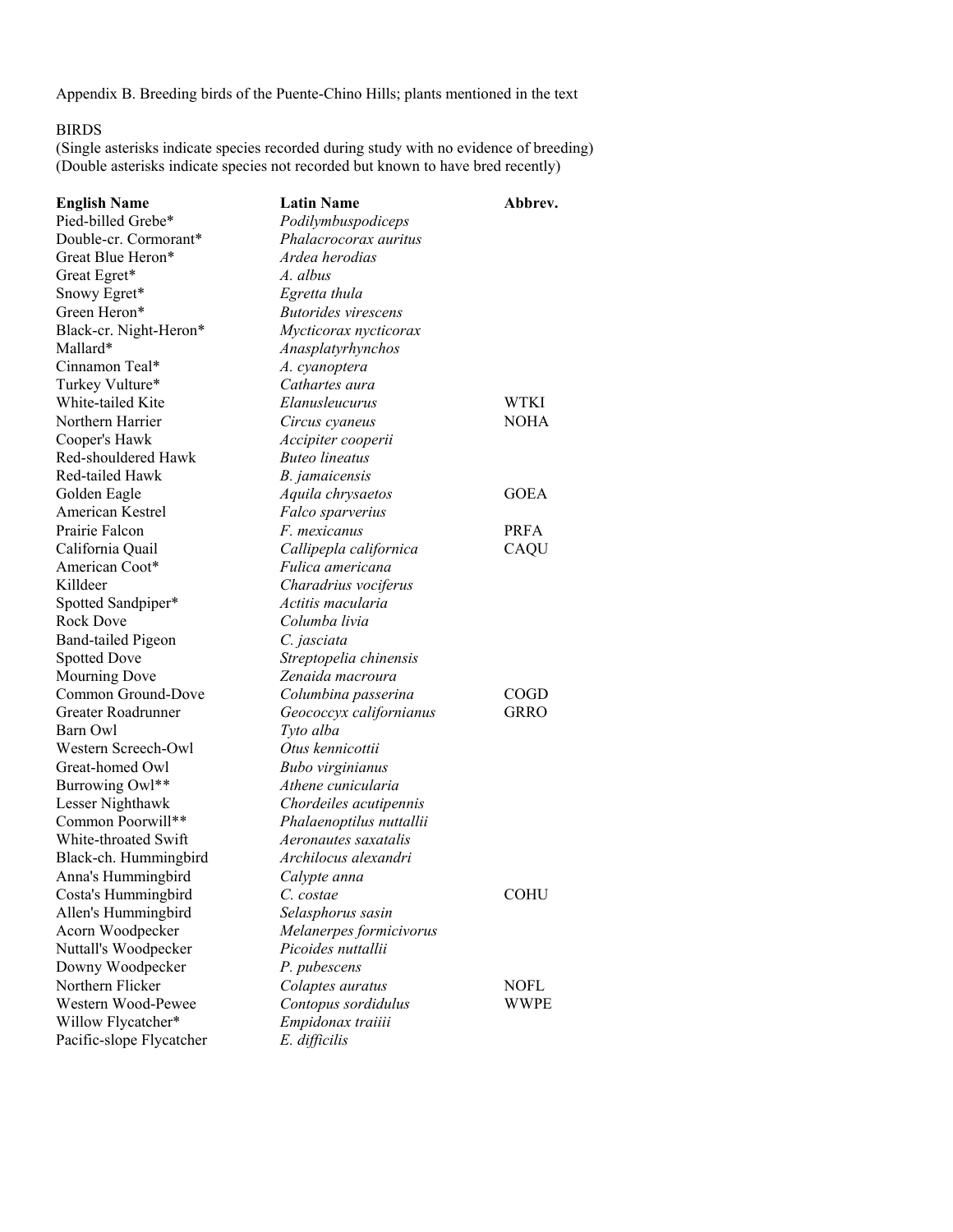Appendix B. Breeding birds of the Puente-Chino Hills; plants mentioned in the text

Black Phoebe *Sayornis nigricans* Say's Phoebe *S. saya* Ash-throated Flycatcher *Myiarchus cinerascens* Western Kingbird *T. verticalis* Violet-green Swallow *T. thalassina* No. Rough-w. Swallow *Stelgidopteryx serripennis* Cliff Swallow *Hirundo pyrrohonota* Barn Swallow *H. rustica* Western Scrub-Jay *Aphelocoma californica* American Crow *Corvus brachyrhynochos* Common Raven *C. corax* White-br. Nuthatch\*\* *Sitta carolinensis* Canyon Wren *Catherpes mexicanus* Bewick's Wren *Thryomanes bewickii* House Wren *Troglodytes aedon* Western Bluebird *Sialia mexicana* Swainson's Thrush *Cathearus ustulatus* America Robin *Turdus migratorius* Northern mockingbird *Mimus polyglottos* Phainopepla *Phainopepla nitens* European Starling *Sturnus vulgaris* Orange-crowned Warbler *Vermivora celata* Common Yellowthroat *Geothlypis trichas* Black-headed Grosbeak *Pheucticus melanocephalus* Lazuli Bunting *Passerina amoena* Indigo Buntin\*\* *P. cyanea* Spotted Towhee *Pipilo maculatus* Calfomia Towhee *P. crissalis* Lark Sparrow *Chondestes grammacus* Song Sparrow *Melospiza melodia* Red-winged Blackbird *Agelaius phoeniceus*

Cassin's Kingbird *Tyrannus vociferans* Homed Lark *Eremophila alpestris* HOLA<br>Tree Swallow\*\* *Tachvcineta bicolor*  $Tachvcineta bicolor$ Bushtit *Psaltriparus minimus* Oak Titmouse *Parus inornatus* OATI Cactus Wren *Campylorhynchus brunneicapillus* CCWR California Gnatcatcher *Polioptila californica* CAGN Wrentit *Chamaea faciata* WREN California Thrasher *Toxostoma redivivum* CATH Loggerhead Shrike *Lanius ludovicianus* LOSH Huttores Vireo *Vireo huttoni* HUVI Least Bell's Vireo *Vireo belli ssp. pusillus* LBVI Warbling Vireo *Vireo gilvus* WAVI Yellow Warbler *Dendroica petechia* YEWA Yellow-breasted Chat *Icteria virens* YBCH **Blue Grosbeak** *Guiraca caerulea* **BLGR** Rufous-crowned Sparrow *Aimophila ruficeps* RCSP Black-chinned Sparrow *Spizella atrogularis* BCSP Grasshopper Sparrow *Ammodramus savvanrum* GRSP Bell's Sage Sparrow *Amphispiz b. belli* BSSP